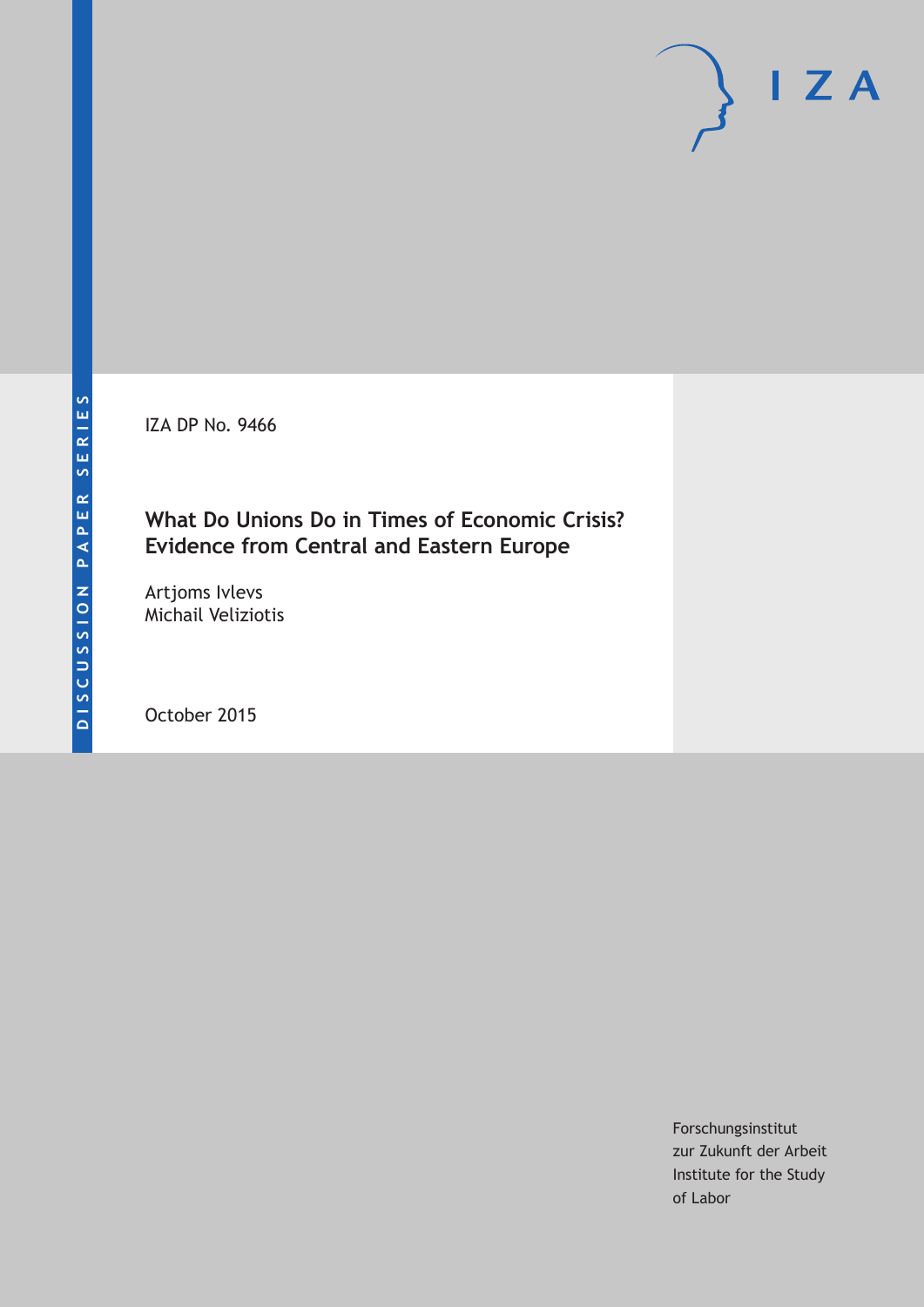# **What Do Unions Do in Times of Economic Crisis? Evidence from Central and Eastern Europe**

### **Artjoms Ivlevs**

*University of the West of England, GEP, DEFI, CETS and IZA* 

### **Michail Veliziotis**

*University of the West of England* 

Discussion Paper No. 9466 October 2015

IZA

P.O. Box 7240 53072 Bonn Germany

Phone: +49-228-3894-0 Fax: +49-228-3894-180 E-mail: iza@iza.org

Any opinions expressed here are those of the author(s) and not those of IZA. Research published in this series may include views on policy, but the institute itself takes no institutional policy positions. The IZA research network is committed to the IZA Guiding Principles of Research Integrity.

The Institute for the Study of Labor (IZA) in Bonn is a local and virtual international research center and a place of communication between science, politics and business. IZA is an independent nonprofit organization supported by Deutsche Post Foundation. The center is associated with the University of Bonn and offers a stimulating research environment through its international network, workshops and conferences, data service, project support, research visits and doctoral program. IZA engages in (i) original and internationally competitive research in all fields of labor economics, (ii) development of policy concepts, and (iii) dissemination of research results and concepts to the interested public.

IZA Discussion Papers often represent preliminary work and are circulated to encourage discussion. Citation of such a paper should account for its provisional character. A revised version may be available directly from the author.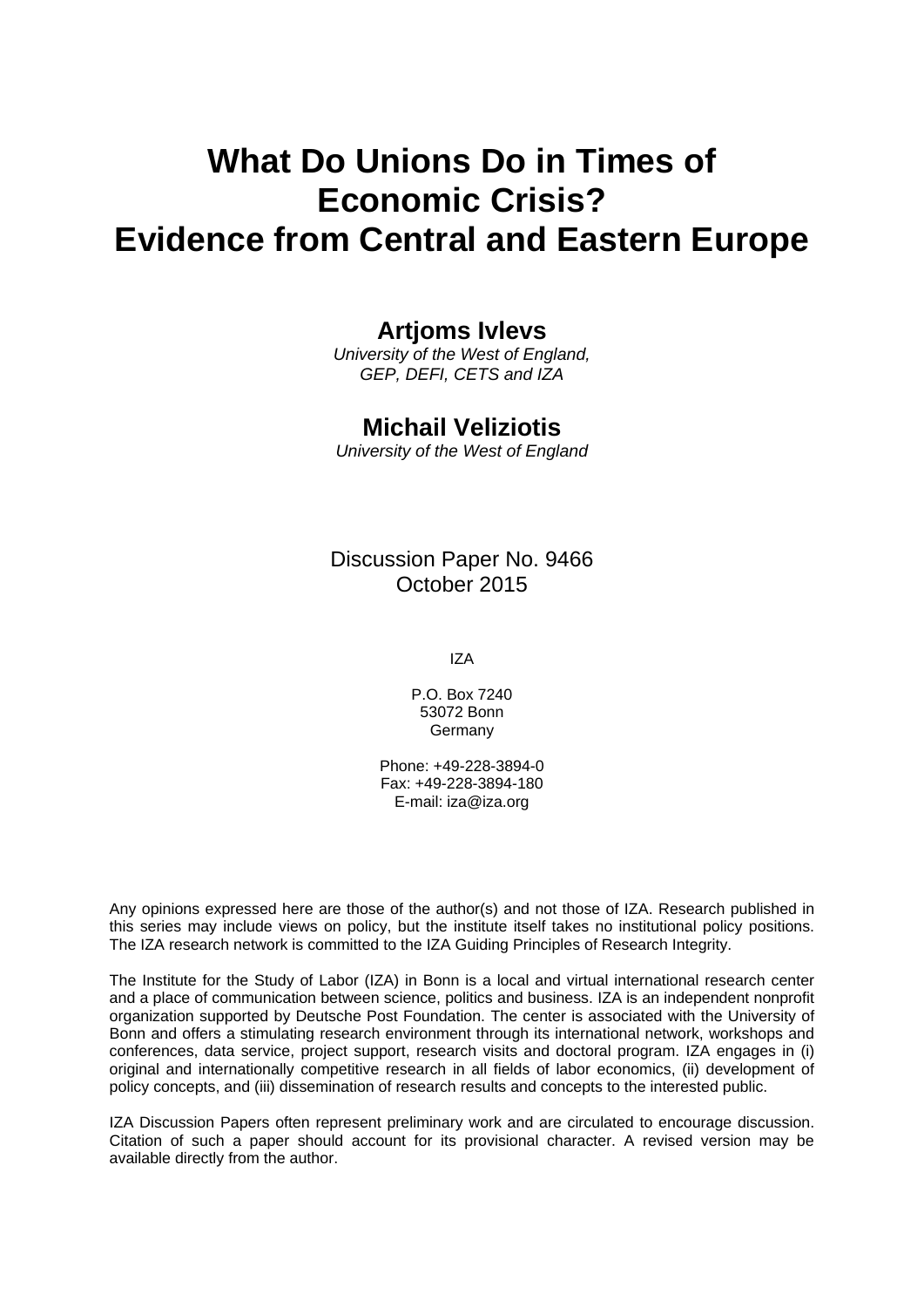IZA Discussion Paper No. 9466 October 2015

# **ABSTRACT**

# **What Do Unions Do in Times of Economic Crisis? Evidence from Central and Eastern Europe**

Over the last two decades, trade union membership in Central and Eastern Europe has been in continuous decline and there is a common perception that trade unions in the region are weak. However, little is known about the actual relevance of trade unions for individual workers in the post-socialist world. We explore the role that trade unions played in protecting their members from the negative effects of the global economic crisis. Using data for twenty one post-socialist countries from the Life in Transition-2 survey, we find that trade union members were less likely than similar non-members to lose their jobs during the crisis. This beneficial effect of trade union membership was more pronounced in countries which were hit by the crisis harder. At the same time, union members were more likely to experience a wage reduction, suggesting that unions were engaged in concession bargaining. Overall, our results challenge the common view that trade unions in the post-socialist countries are weak and irrelevant.

JEL Classification: J51, P2, P3

Keywords: trade unions, Central and Eastern Europe, post-socialist, crisis, concession bargaining

Corresponding author:

**Artioms Ivlevs** Department of Accounting, Economics and Finance Bristol Business School University of the West of England Bristol BS16 1QY United Kingdom E-mail: a.ivlevs@uwe.ac.uk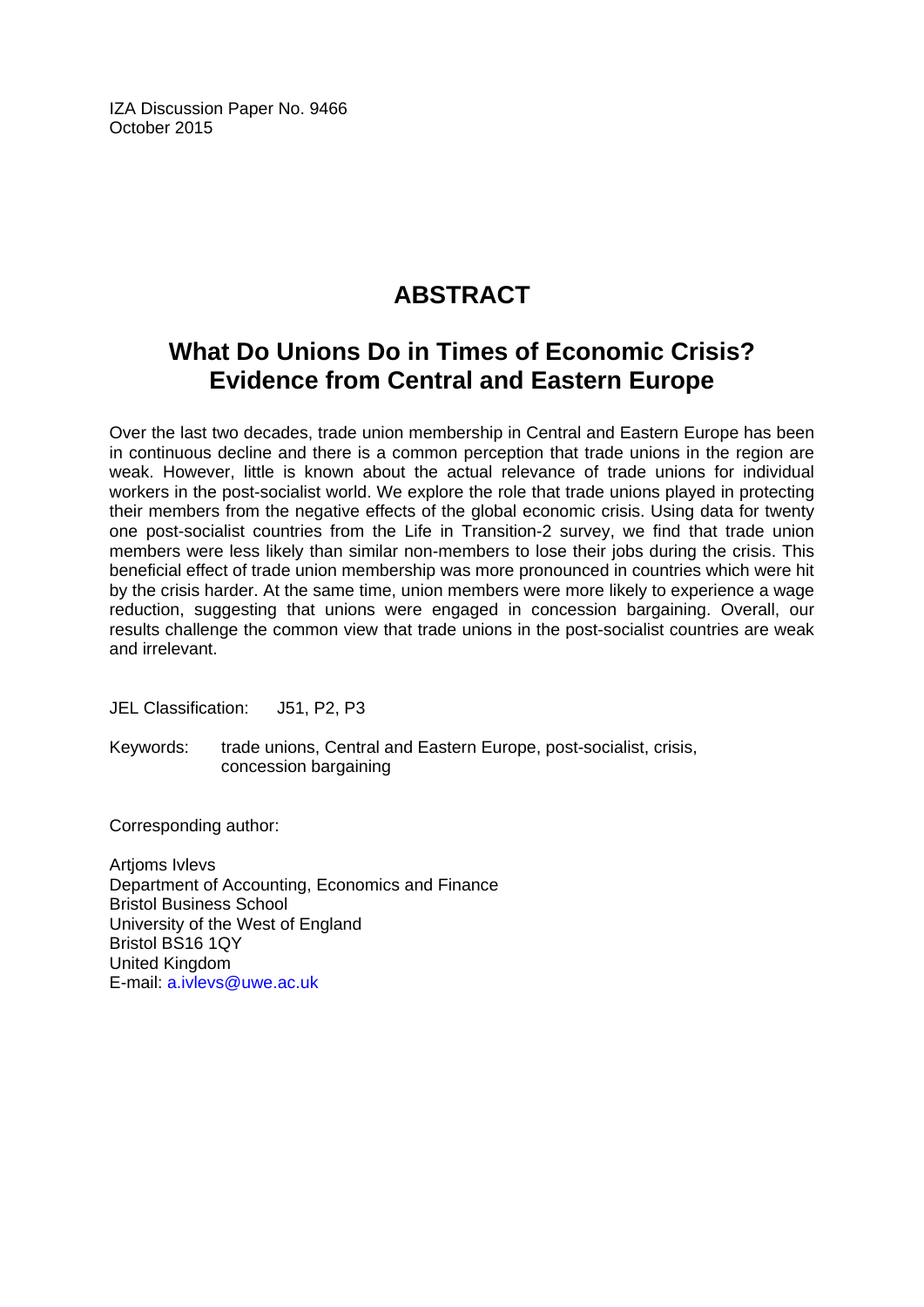#### **Introduction**

The question of 'what unions do' (Freeman and Medoff, 1984) has been central within the industrial relations and labour economics literature. This literature, however, has been limited in its geographical scope. Although extensive knowledge has been accumulated over the years concerning the impact of the structure and practices of trade unions on the labour markets and individual workers of Western Europe, North America and Australasia (see Bennett and Kaufman, 2007, and Booth, 1995, for extensive reviews), much less is known for other market economies around the world. A major reason for this is the lack of suitable microdata, which has hindered detailed quantitative analyses of this kind. Moreover, the specific question of how unions protect their members in times of economic crises has been overshadowed by investigations which rarely stress the specific period/time dimension as a relevant variable in the analysis. This is apparent in the vast literature on the union wage premium (see, e.g., Bryson, 2014), a detailed reading of which reveals only a limited concern with the business cycle.

This paper tries to address both these gaps by examining the relationship between individual trade union status and the probability of being affected by the recent economic crisis in the post-socialist countries of Central and Eastern Europe (CEE). Most of the literature studying industrial relations in the post-socialist world records the relative weakness of trade unions in these countries (see, e.g., Crowley, 2004; Kallaste and Woolfson, 2009; Ost, 2009; and Visser, 2009). The main objective of this paper is to assess this widely-acknowledged weakness of trade unions in Central and Eastern Europe. To do this, we examine the relevance of union membership for individual workers during the recent global economic crisis and pose the following questions: Have union members been less likely to experience job loss, reduced working hours and salary reductions compared to their non-union counterparts? Have trade unions played a greater role in protecting their members in countries which were hit by the crisis harder? And what type of bargaining (e.g. 'insider', 'concession'), if any, were unions engaged in?

To answer these questions, we use data from a large and underexplored survey ('Life in Transition-2'), which was conducted by the World Bank and the European Bank for Reconstruction and Development in 2010 in all post-socialist countries. The survey contains rich information on how crisis affected individual and household labour market outcomes, the respondents' trade union membership status, as well as a broad set of socio-demographic and job characteristics. This information allows us to examine the relationship between union membership status and the probability of experiencing a crisisrelated job loss, a reduction in working hours and wages, and delayed/suspended wages. As we have information on a variety of ways in which crisis affected individuals and households, we are able to test for the incidence of insider and/or concession bargaining (Tidjens et al., 2014). Moreover, with the survey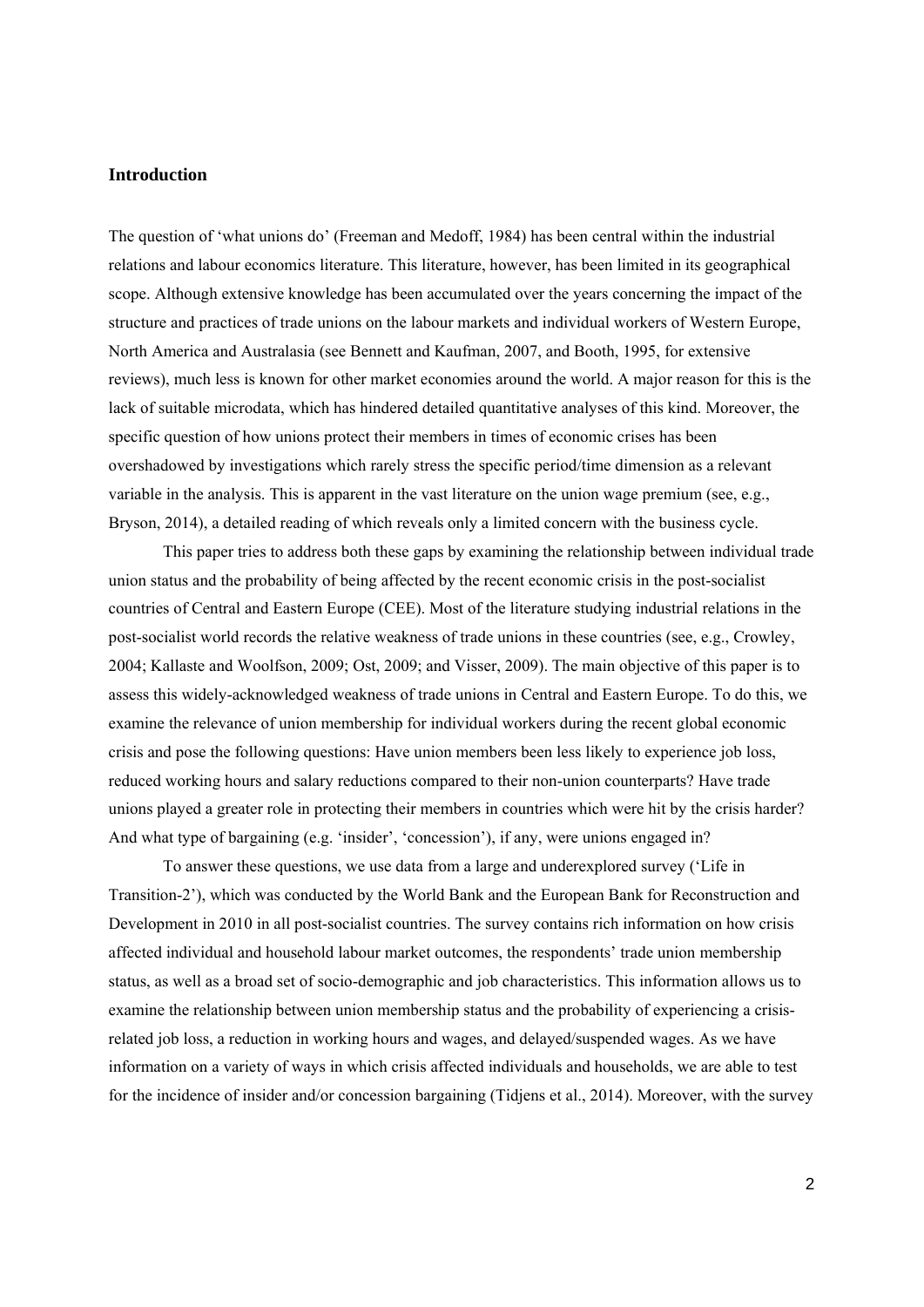covering virtually all post-socialist economies, we test for a differential role of trade union membership depending on the severity of the crisis in different countries.

Our findings reveal that trade union members in CEE countries have been less likely than nonmembers to lose their jobs, which is consistent with the role of trade unions as protective institutions that can shield their members from the adverse effects of the crisis. At the same time, union members have been more likely to experience a reduction in their working hours and overall wages. Taken together, these results point to the existence of some form of concession bargaining (where reductions in earnings are exchanged for job security). We also find that the negative relationship between membership and the probability of job loss appears to be stronger in the countries experiencing a steeper decline in their GDP.

The results of this paper contribute to the literature of 'what unions do' in various ways. First, they provide empirical evidence that improves our understanding of 'what unions do' for workers in Central and Eastern Europe – a part of the world where such evidence is lacking. Second, they challenge the common perception that trade unions in the post-socialist countries are weak and irrelevant. Third, they go beyond standard analyses of the union wage premium or the union effect on other labour market outcomes, and explicitly consider the business cycle as a relevant factor in the analysis.

The structure of this paper is as follows. The next section presents a background to the research questions and outlines testable hypotheses. The following section describes in detail the data and variables we use, as well as our empirical methodology. Next, we present the results of our quantitative analysis. The final section concludes.

#### **Background and testable hypotheses**

#### *Background*

Union membership decline in the last three decades is a well-documented phenomenon in almost all capitalist countries (Schnabel, 2013). This decline has been particularly pronounced in the CEE countries since their transition to democracy (Crowley, 2004; Ost, 2009). A recent overview of industrial relations systems by Kahancová (2013: 60), focusing on EU member states only, reports that union density in EU-15 declined from 33% in 1990 to 24.2% in 2008. In the ten CEE countries which joined the EU in 2004 and 2007, the fall in union density was even larger: the respective numbers were 59% in 1990 and 19% in 2008. Similar large declines have also been documented for almost all post-socialist countries of the CEE region (see, e.g., Kubicek, 2002, for evidence for Russia and Ukraine). Much of this decline is attributed to the passage from a system where union membership was *de facto* compulsory to a system of voluntary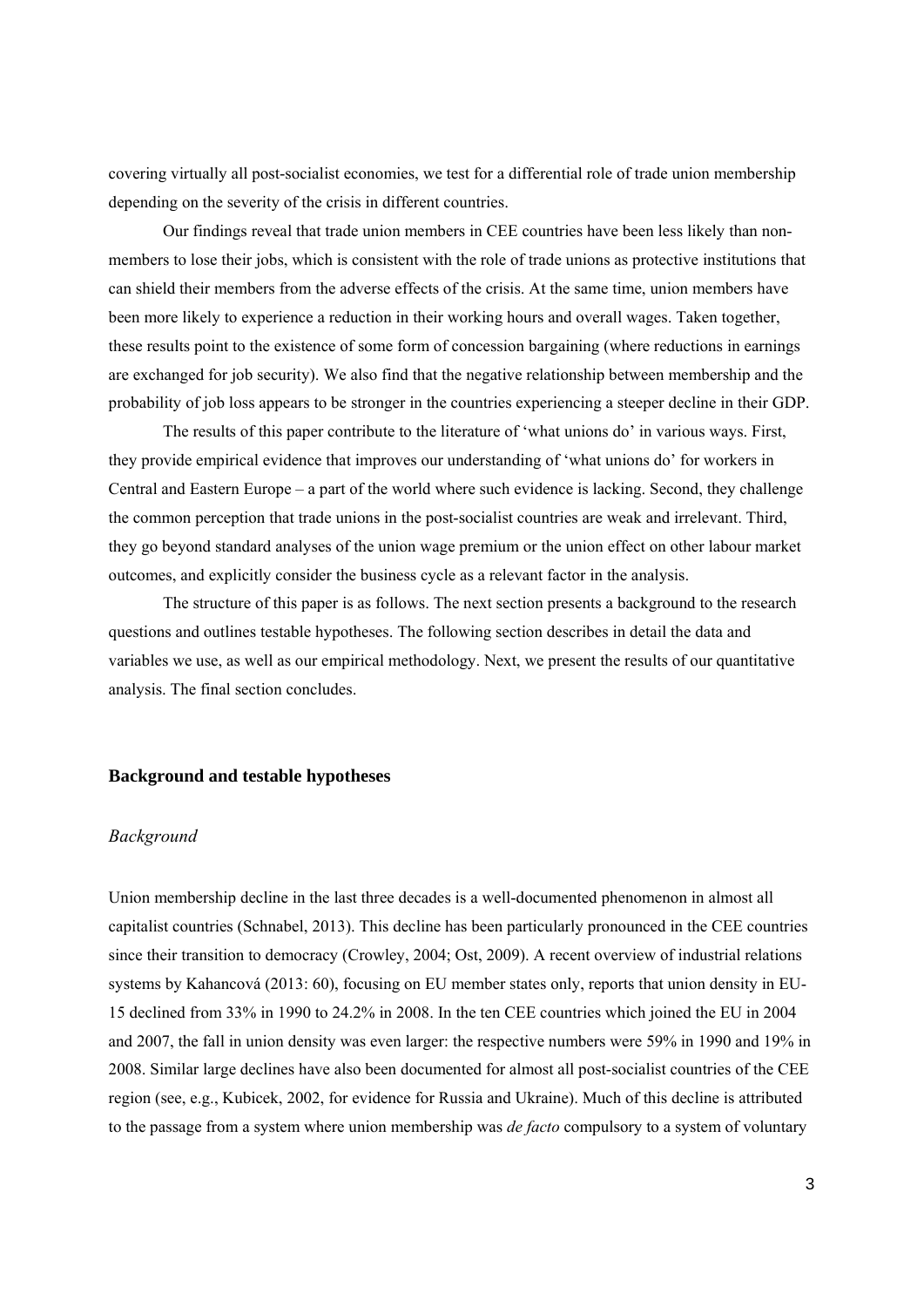union membership and to the concomitant rise of the non-unionised private sector (Kubicek, 2002; Crowley, 2004).

There seems to exist a consensus that trade unions in CEE countries are weak, especially when compared to unions in Western Europe.<sup>1</sup> Unions in post-socialist countries have been struggling to adapt to their radically different role within the new capitalist economies. Anecdotal and survey evidence suggests that people consider unions as ineffective, irrelevant and 'toothless' (Blanchflower and Freeman, 1997; Kubicek, 2002), most likely associating them with the Soviet-era institution which was mainly responsible for the distribution of (important at the time) social benefits – subsidised vacations, cultural activities, housing and childcare (Kubicek, 2002). Moreover, decentralized bargaining that mainly takes place at the level of the company, along with low overall union coverage and, thus, a large uncovered sector (Magda et al., 2012), are additional indications of union weakness within the industrial relations systems of these countries.

Notwithstanding these broad accounts of the evolution and practices of trade unions and the collective bargaining system in the CEE countries, much less is known about what unions do for their members and if they still matter for individual workers. While declining union membership and disorganized, decentralized bargaining regimes may be an indication of an overall union weakness and a limited representativeness of unions in the employed workforce and the society in general, this does not necessarily imply that in sectors and firms where unions still remain active their actions are irrelevant for individual union members (Blanchflower and Bryson, 2008). Moreover, apart from the fact that little empirical evidence is available on these issues, recent literature portrays a more complex picture. While earlier studies from post-socialist countries found a very weak impact of unions on wages (Neumann, 2002), more recent studies challenge this view. Magda et al. (2012) study the impact on wages of industry and company collective bargaining in the Czech Republic, Hungary and Poland, and find significant positive effects of bargaining on wages. Croucher and Rizov (2012) report important heterogeneities in union influence at the enterprise level between the post-socialist countries and a positive correlation between union influence and union density (where influence is proxied by subjective evaluations given by managers).

In theory, trade unions, through their bargaining function, should also protect their members from the adverse effects of economic crises by trying to secure both members' wages and jobs. As noted above, evidence from Western economies mainly focuses on the union wage premium and the role of the business cycle is rarely touched upon. This may be the result of the way union preferences are represented in the standard bargaining models of economic theory, which assume that unions have constant

1

<sup>&</sup>lt;sup>1</sup> There are some important country exceptions to this pattern. See, for example, the case of corporatist Slovenia, discussed in Grdešić (2008).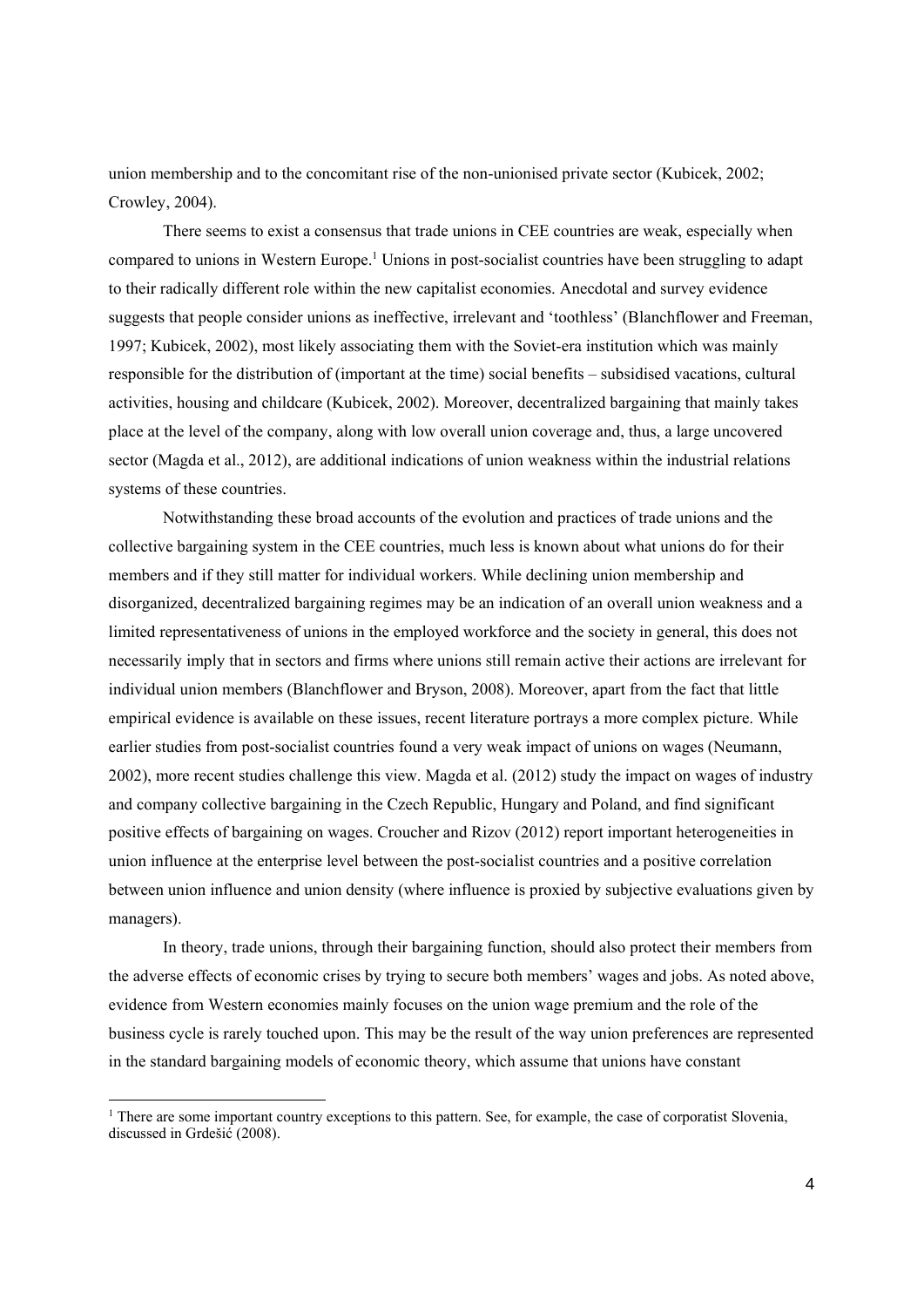preferences and place greater weight on their members' wages (Gahan, 2002; Tidjens et al., 2014). This is essentially a form of 'insider' bargaining, where unions secure the wages of their members and employers adjust profits or employment (through the use of 'outsiders', e.g. temporary workers). Consistent with this theoretical framework, there is evidence for the existence of a counter-cyclical wage premium in the US and the UK (Bryson, 2014), while Tidjens et al. (2014) report that in the context of the recent economic crisis workforce adjustments were more often recorded than wage adjustments by employees covered by a collective agreement in Germany and the Netherlands.

The view that unions mainly care about the wages of their members is, however, a very restrictive conceptualization of union preferences and practices. In fact, insider bargaining should also make sure that not only the wages, but also the jobs of union members are secured. Survey evidence has shown that trade unions have multiple goals and bargain for a range of different issues, and they very often negotiate with employers when the issue at stake is employment reductions (Gahan, 2002). Consistent with this, evidence from Western countries indicates that unions protect their members from job losses: union members in Germany are less likely to be dismissed from their jobs than comparable non-members (Goerke and Pannenberg, 2011), and the rate of dismissals is lower in workplaces with higher union density in Britain (Antcliff and Saundry, 2009).

Much less is known about union behaviour during the recent economic crisis and its effects on individual workers. Tidjens et al. (2014) do not find evidence for 'concession bargaining' (where reductions in wages and/or working hours are exchanged for job security) in Germany and the Netherlands during the crisis. On the other hand, there is some empirical evidence that unions in postsocialist countries may have actually played an important role during the crisis period. First, Croucher and Rizov (2012) find that union influence in post-socialist countries is stronger during the downturn of the business cycle; such a relationship is not confirmed in their data for the UK. They explain this finding by referring to the historical legacy of communist industrial relations. The welfare (administration and allocation of benefits) and 'legal watchdog' functions of unions in these countries during the communist period remain significant today, and 'demands for these services […] will likely be higher when enterprises are in difficulty' (*ibid:* 645). Second, Glassner (2013) reports examples of concession bargaining in some sectors and companies in Slovakia, the Czech Republic, Poland and Hungary. Job security for their members may have thus been a prime aim of unions in CEE countries during the recent crisis.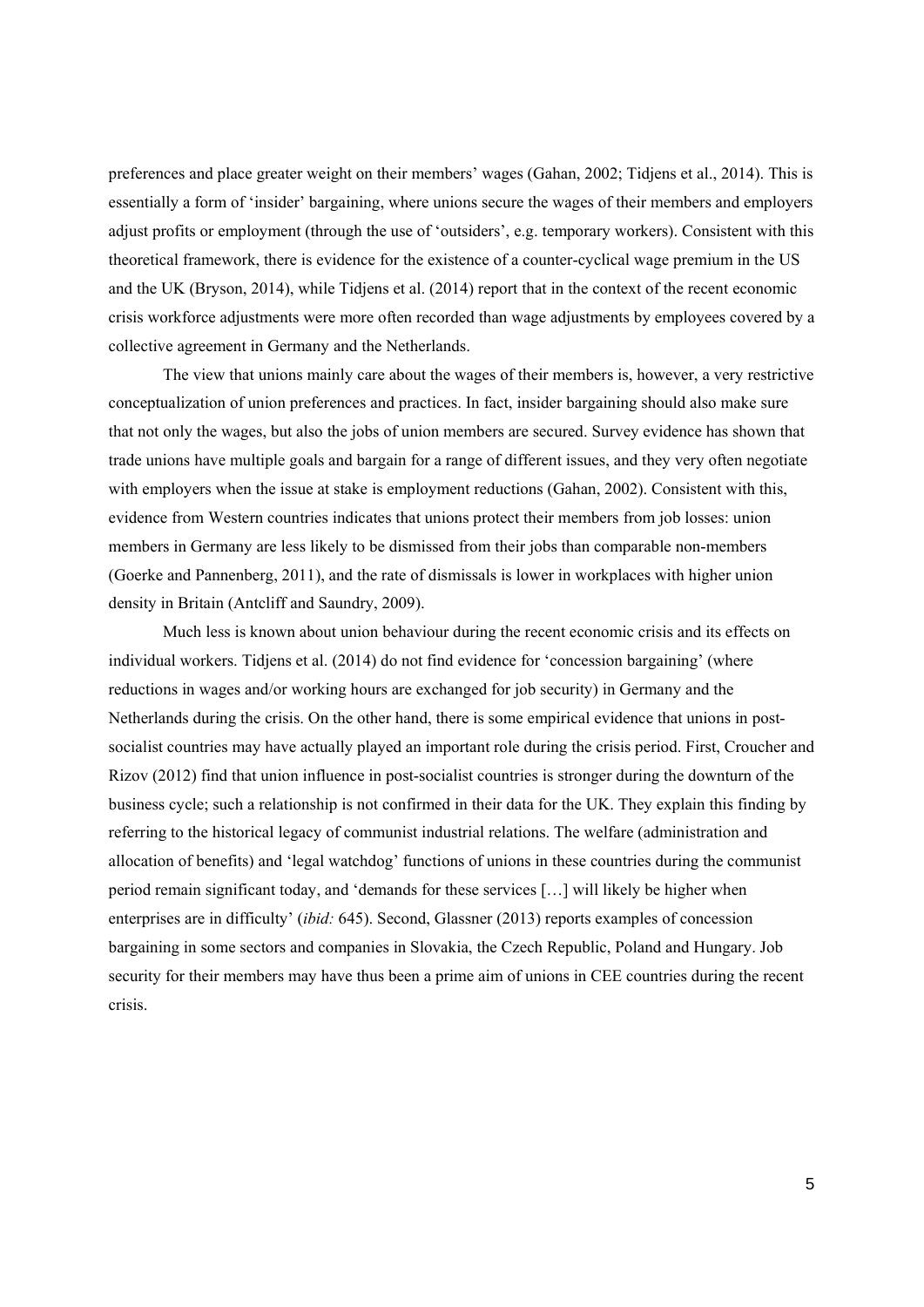#### *Hypotheses*

Based on the above discussion, a set of hypotheses concerning the relationship between trade union membership and the probability of being affected by the recent economic crisis in the CEE countries can be formulated.

First, a set of four hypotheses corresponds to the 'insider bargaining' role of trade unions. In this conceptualization, unions should have as their main aim to protect their members from job loss, a reduction in working hours or in overall wages, as well as from instances of wage arrears:

*H1*: Trade union members are less likely than non-members to lose their job during the crisis. *H2*: Trade union members are less likely than non-members to experience a reduction in their working hours during the crisis.

*H3*: Trade union members are less likely than non-members to have their wages delayed or suspended during the crisis.

*H4*: Trade union members are less likely than non-members to have their wages reduced during the crisis.

Second, a different conceptualization of union behaviour assumes the existence of some form of 'concession bargaining'. Here, a reduction in labour income (either through reduced working hours or reduced, delayed, or suspended wages) is exchanged for job security:

*H5*: Trade union members were less likely than non-members to lose their jobs, but more likely to experience a reduction in working hours or reduced, delayed or suspended wages during the crisis.

A final hypothesis concerns the expectation that the union impact on individual workers will be larger in countries that were hit harder by the recent economic crisis:

*H6*: Trade unions played a more important role in shielding workers against the adverse effects of crisis in countries which were more strongly hit by the economic crisis.

These hypotheses are tested in the empirical analysis that follows.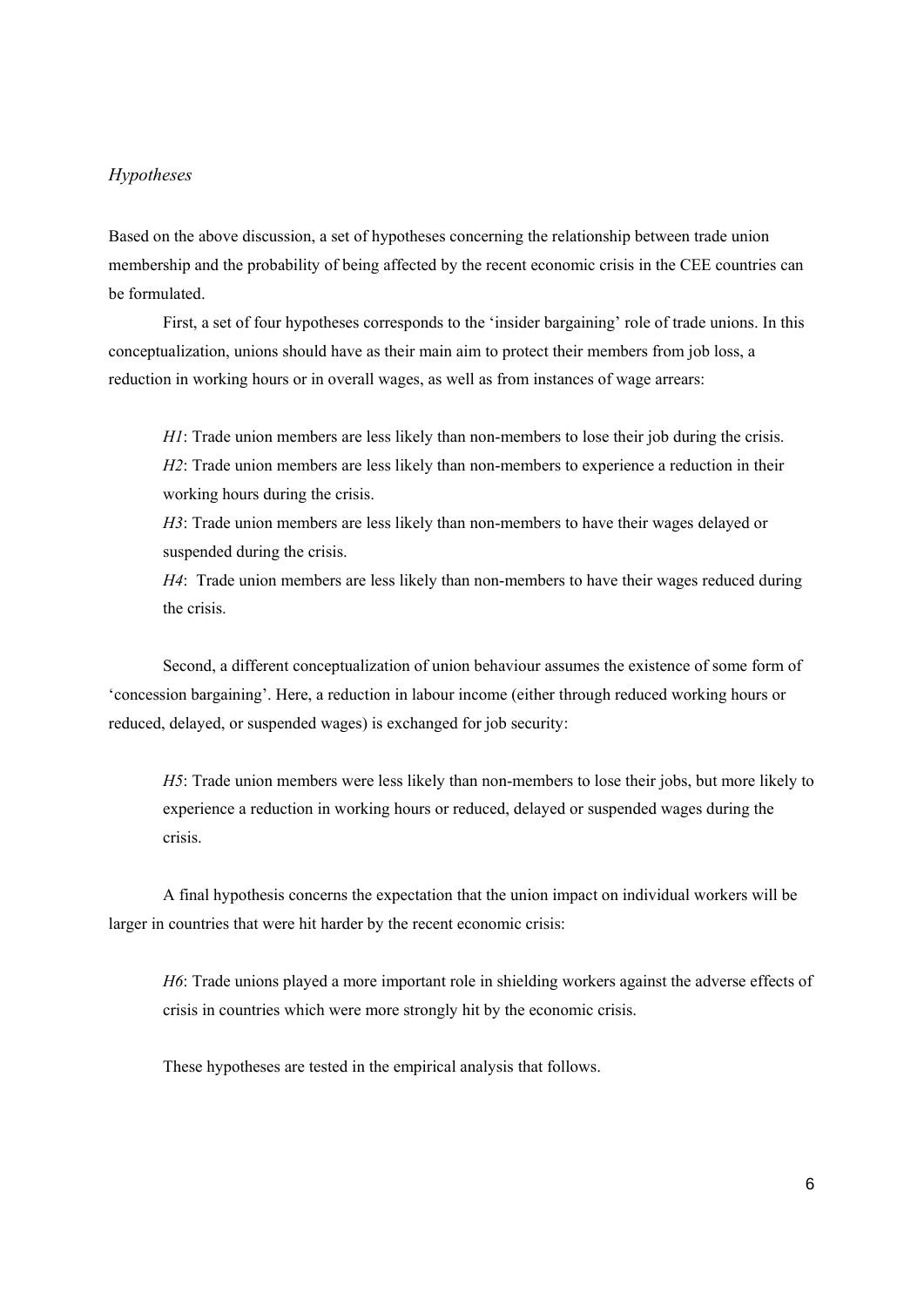#### **Data, variables, and estimation strategy**

#### *Description of survey data*

1

Data for the empirical analysis come from the 'Life in Transition-2' survey (LITS-2), conducted by the European Bank for Reconstruction and Development and the World Bank in autumn 2010. Twenty eight post-socialist economies of Central and Eastern Europe and Central Asia, Turkey, Mongolia, as well as five Western European countries (France, Germany, Italy, Sweden and the UK), participated in the survey. The nationally representative samples consisted of 1,000 respondents per country (1,500 respondents in the case of Russia, Ukraine, Uzbekistan, Serbia, Poland and the UK). In each country, households were selected according to a two-stage clustered stratified sampling procedure. In the first stage, the frame of primary sampling units was established using information on local electoral territorial units. In the second stage, a random walk fieldwork procedure was used to select households within primary sampling units. Respondents within households were selected randomly using a selection grid. Steves (2011) provides the survey summary, including detailed information on survey design and implementation methodology.

Given the regional focus of the study, we concentrate on twenty one CEE countries, which can be grouped into three blocs: 1) the new EU member states – countries which joined the EU in 2004 (Czech Republic, Estonia, Hungary, Latvia, Lithuania, Poland, Slovakia and Slovenia) and 2007 (Bulgaria and Romania); 2) countries which have started accession negotiations or aspire to join the EU in the foreseeable future (Albania, Bosnia and Herzegovina, Croatia,<sup>2</sup> FYR of Macedonia, Kosovo, Montenegro and Serbia); and 3) countries in the European periphery (Belarus, Moldova, Russia and Ukraine).

#### *Dependent variables: the effect of crisis on individual workers*

In line with our research hypotheses, we create several variables to capture the adverse effects of the crisis on individual labour market outcomes. These variables draw on the extensive information on the respondents' labour market status available in the survey, as well as a separate survey section aimed at ascertaining the effects of the crisis at the household level.

Our first dependent variable is based on two nested questions from the labour market section of the survey. First, the respondents were asked: '*Did you work for income in the last 12 months?*' If the answer to this question was affirmative, the respondents were asked: '*Are you still working in this job?*'

<sup>&</sup>lt;sup>2</sup> Note that Croatia joined the EU in 2013 and was not a EU member state at the year of the interviews (2010).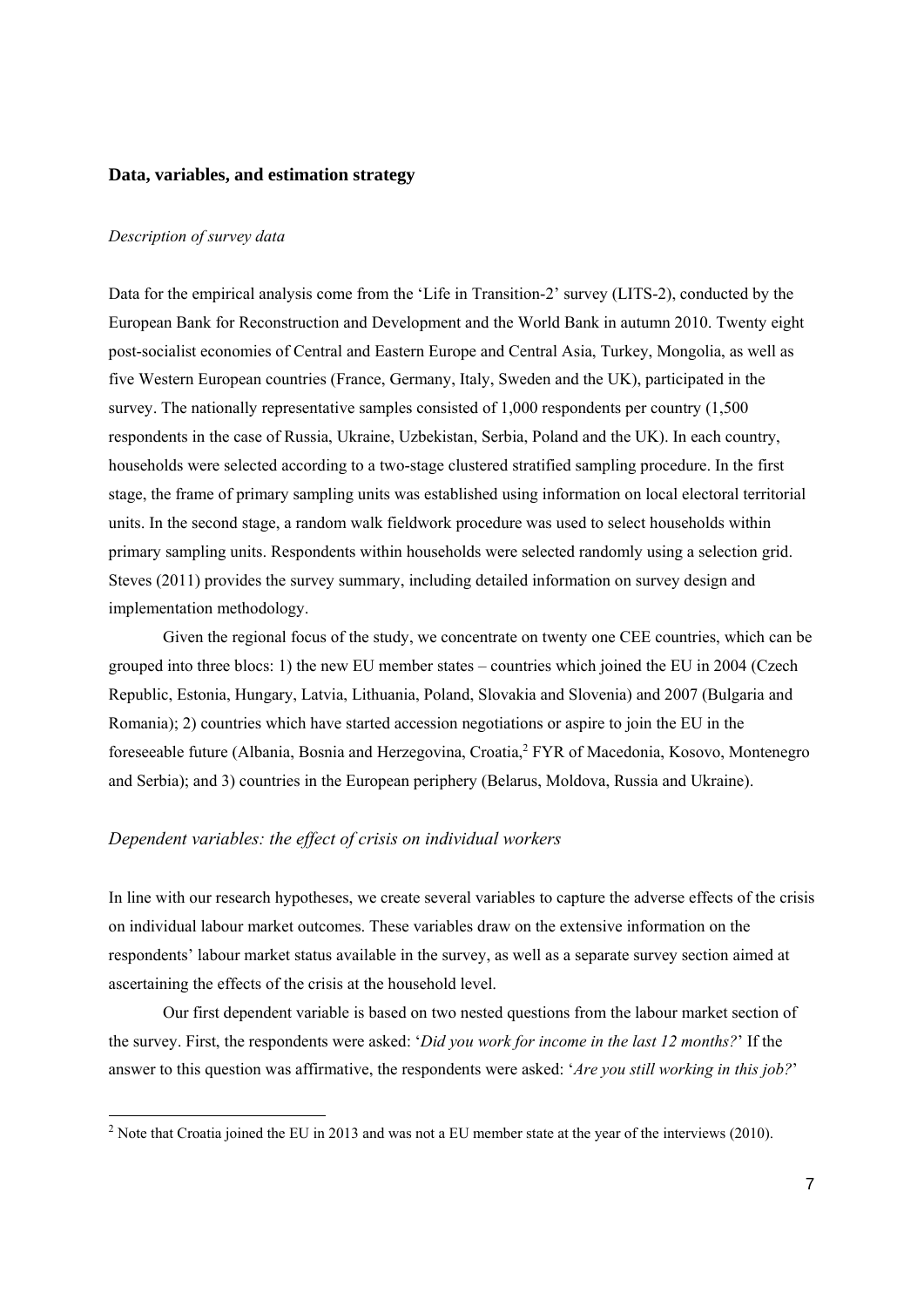We create a dichotomous variable *no longer working in the main job*, which equals 1 if the respondent worked at some point in the 12 months prior to the interview but was not working in that job at the time of the interview, and 0 if the respondent was still working in her job. As in most countries of the region the crisis started in 2009 and the unemployment rate was rising in 2009 and 2010, we believe that much of the job loss captured by this variable will be crisis-related. Moreover, the survey also contains information about the reasons behind any job termination. In particular, the respondents were asked to choose one of the five reasons: 1) was fired or made redundant; 2) quitted; 3) the job was seasonal; 4) was temporarily absent from job; and 5) temporary closure (of the employing firm or workplace). We use this information to create a second dichotomous variable *was fired or made redundant*, which is a subset of *no longer working in the main job*, and captures the crisis-related job loss more closely.

Next, we make use of the survey section containing information on the household-level effects of the crisis. The respondents were asked: '*How much, if at all, has the economic crisis affected your household in the last two years?*' Possible answers are 'not at all', 'just a little', 'a fair amount' and 'a great deal'. For all answers, except 'not at all', a follow-up question was asked: '*How has the economic crisis affected you or other household members in the past two years?*' Possible answers included: head of household lost job; someone else in the household lost job; family business closed; working hours reduced; wages delayed or suspended; wages reduced; experienced reduced flow of remittances; family members returned from abroad; someone who was working took a second/additional work; increased hours in existing job; someone who was not working before found a new job. We concentrate on adverse labour market outcomes and create four dichotomous variables: *head of household lost job*,<sup>3</sup> working *hours reduced*, *wages delayed/suspended* and *wages reduced.* 

#### *Trade union membership*

1

The dichotomous variable *trade union member* draws on the following question: '*Are you a member of a trade union?*' Possible answers are: 'Yes, an active member', 'Yes, a passive member', and 'No'. As people could interpret active and passive membership differently, we merge the two 'yes' answers. Thus, *trade union member* equals 1 if the respondent is a member (active or passive) of a trade union and 0 otherwise.4

<sup>&</sup>lt;sup>3</sup> We cannot use the information on whether *someone else in the household lost job*, as in this case it is impossible to identify the person who lost the job.

 $4$  Note that the information on whether the respondent was a trade union member is available only for the time of the interview. This can be a concern for our analysis. If recently unemployed union members are not allowed to stay in/drop from the union when losing their job, linking job loss to union membership could produce biased results. However, we believe that leaving a union after losing a job is unlikely to be the case here, especially in the post-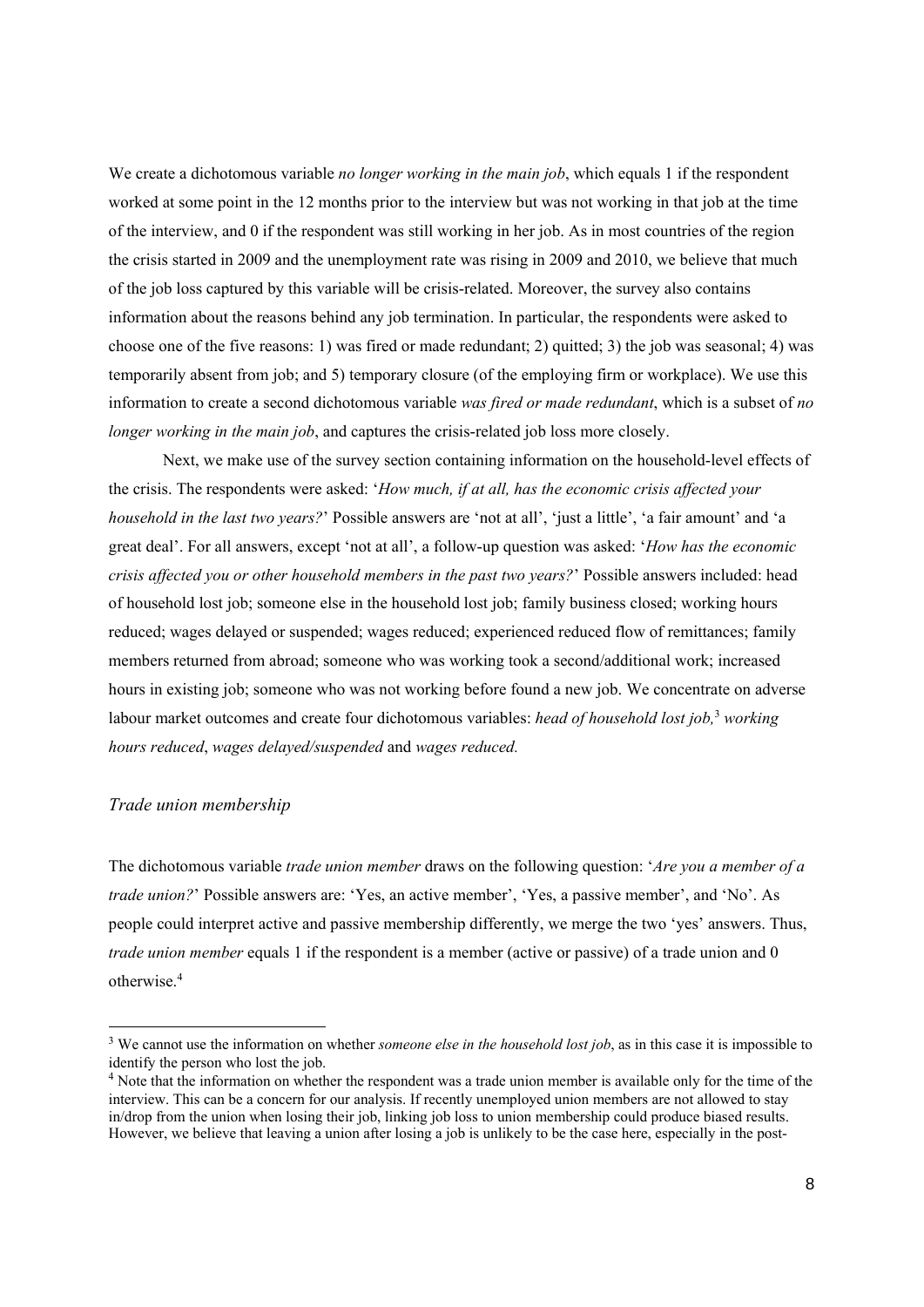#### *Control variables*

In all our estimations we include a range of socio-demographic and job-related control variables which might affect both the probability of being affected by the crisis and trade union membership status. At the individual level, we control for gender, six age groups and three education levels. At the household level, we control for the household position on a 10-step income ladder (as reported by the respondent), as well as a household wealth index, which is based on the information on whether the household has a car, secondary residence, bank account, credit card, debit card, mobile phone, computer and internet access.<sup>5</sup>

The survey also contains rich information about job characteristics – for those who were working in the 12 months prior to the interview, regardless of whether they were working or not at the time of the interview. We include controls for firm sector and ownership (state-owned firm, private domestic, foreign), 8 firm size dummies, thirteen industry dummies, 8 occupation dummies, and a dummy for working informally (without a contract/labour book).<sup>6</sup>

Finally, to control for all country-specific factors which might influence both trade union membership and the likelihood of being affected by crisis, country dummy variables are included in all estimations. This ensures that the relationship between the variables of interest is captured at the withincountry level and is not driven by differences between countries.

#### *Estimation strategy*

1

The model explaining the likelihood of being affected by the crisis (experiencing a job loss, reduction of working hours, wage cut or wage delay) for individual *i* living in country *j* can be expressed as follows:

*Affected by crisis<sub>i.j</sub>* =  $\alpha_0 + \alpha_1^*$  *trade union member<sub>i,j</sub>* +  $a_2^*$  socio-demographic controls<sub>i,j</sub> +  $a_3$ <sup>\*</sup> job-related controls<sub>i,j</sub> +  $a_4^*$  *country dummies<sub>i</sub>* + *idiosyncratic error term<sub>ij</sub>* (1)

socialist countries. As trade unions in this part of the world are interested in reporting and retaining maximum membership, non-working pensioners, students and the unemployed are encouraged to stay in the unions (and they usually have to pay a significantly lower or zero membership fee). The recently unemployed would arguably be interested in staying in the union, hoping that it might help their situation in one way or another. Finally, if people belong to a sectoral or occupational rather than a company-level union, they would not necessarily leave the union if they lose a job in a particular firm.

<sup>&</sup>lt;sup>5</sup> The index is constructed using principal components analysis.

<sup>&</sup>lt;sup>6</sup> See the Appendix Table A1 for the precise categories and summary statistics for all control variables we use.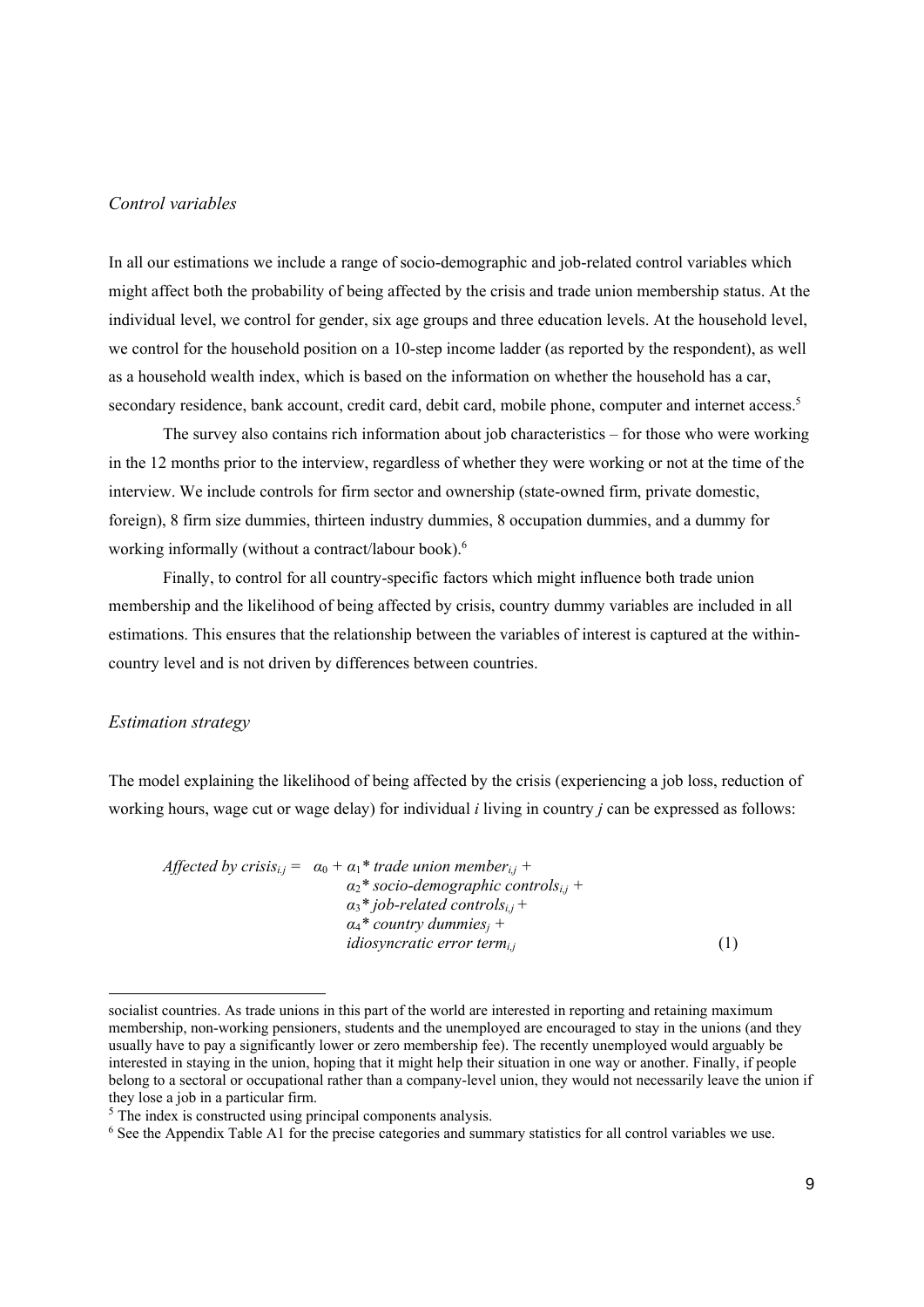where  $\alpha_0 - \alpha_4$  are the parameters (or parameter vectors) to be estimated.

As the variants of the dependent variable (job loss etc.) are binary, all model specifications are estimated with binary probit. We keep only the wage-employed (employees) in our final sample, and exclude farmers, the self-employed and those who had not been working in the 12 months prior to the interview.

Our objective is to link the probability of being affected by the crisis and trade union membership of the same people. As information on both trade union membership and labour market participation (*no longer working in the main job* and *fired/redundant*) is available at the individual/respondent level, no sample restrictions are necessary. However, for the questions asking about the effects of the crisis at the level of the household, information is only available for the head of household (*head of household lost job*) or for any, unspecified, household member (*working hours reduced, wages delayed/suspended* and *wages reduced).* To make sure that the estimations capture the relationship between the effects of the crisis and trade union membership for the same people, we restrict the sample for the *head of household*  lost job specification to heads of households only.<sup>7</sup> For the working hours and the two wages specifications, we restrict the sample to one-person households only. While these restrictions result in a considerably smaller sample size for these models, they are necessary in order to ensure that the relationship between trade union membership and individual labour market outcomes are estimated in a meaningful way.

To test the hypothesis that trade unions played a more important role in countries which were hit harder by the crisis, we estimate a second set of specifications where an interaction term between trade union membership and the country GDP growth rate in 2009 is included alongside the trade union membership dummy. Given the difficulty in interpreting interaction effects in non-linear models, such as the binary probit (Ai and Norton, 2003), we estimate these models with OLS.

Finally, as a robustness check, we estimate our models for three country groups: the new EU member states, the countries aspiring to join the EU, and the countries in the EU periphery.

#### **Results**

1

Table 1 presents the results of the models estimated for all CEE countries pooled together. For each regression, we report the result for the trade union membership variable only (the regressor of interest); the full set of estimates is available from the authors on request. To facilitate interpretation, we report

 $<sup>7</sup>$  In 55% of cases the respondents in the survey were the heads of the household.</sup>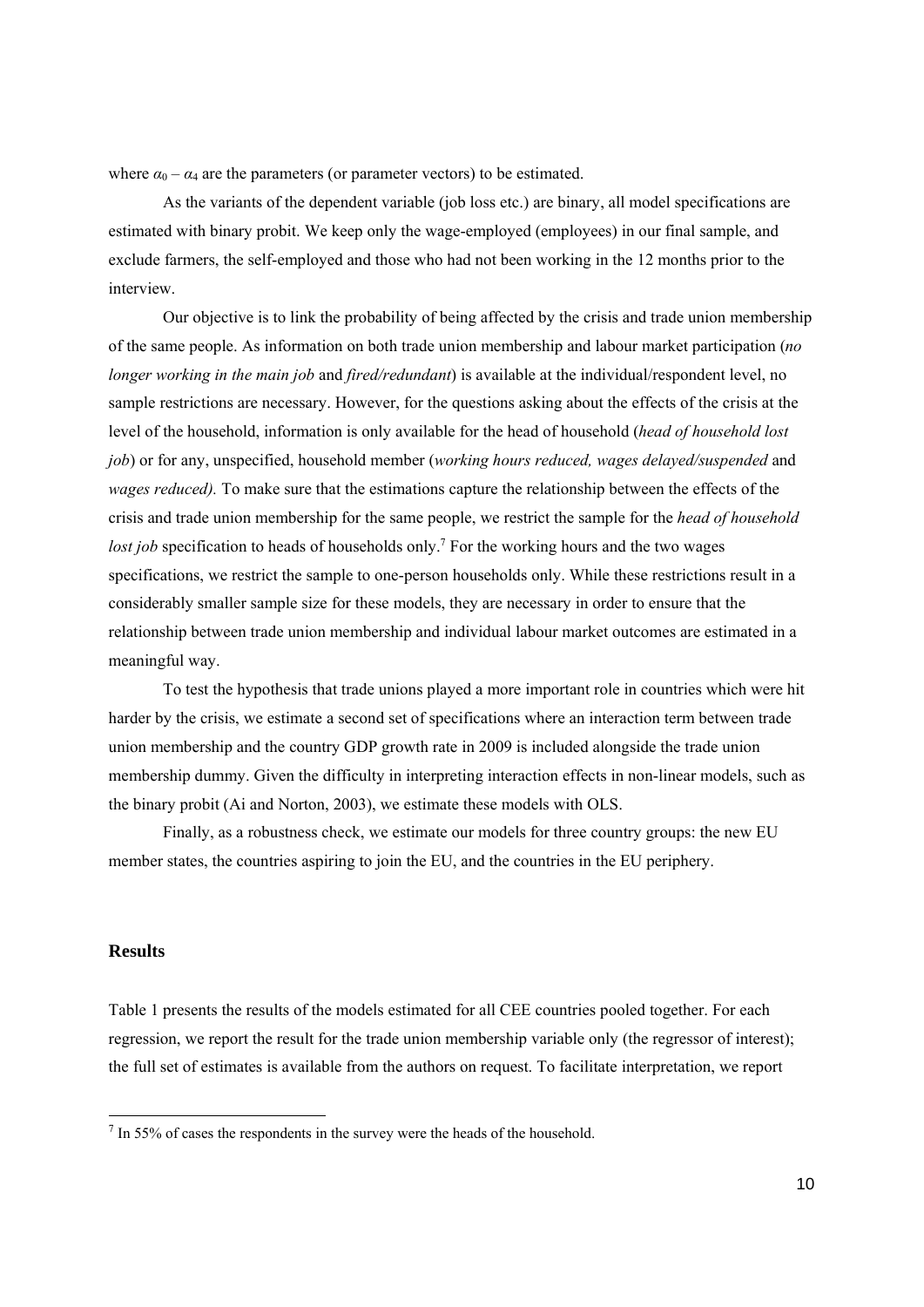probit marginal effects – the percentage change in the probability of being affected by the crisis when the regressor changes by one unit, i.e. changing from zero to one in the case of the union membership variable.

#### [Table 1 about here]

Column 1 of Table 1 reports the results for the model explaining the probability of no longer working in the main job. The marginal effect of trade union membership is negative and statistically significant. Keeping other factors constant, trade union membership decreases the probability of no longer working in the main job by 4.3 percentage points. This is a substantial effect, given that the probability of no longer working in the main job is 9.2% on average.

The results of the model explaining the probability of having been fired or made redundant are reported in Column 2 of Table 1. The effect estimated for the trade union membership variable is again negative and statistically significant. Trade union members are 1 percentage point less likely to be fired/made redundant than observationally similar non-members – again, a large effect relative to the average incidence of being fired/made redundant (2.1%).

The positive effect of trade union membership on retaining a job is further confirmed by specification 3, which explains the probability of crisis-induced job loss for heads of households (Column 3 of Table 1). Keeping other factors constant, heads of households who are members of a trade union are 2.4 percentage points less likely to report losing their job due to the crisis than their non-member counterparts. Again, relative to the mean of the dependent variable (8.6%), this effect is economically significant, although somewhat smaller in relative terms than the effects estimated for the first two job loss related variables.

Overall, the results for the three job loss related specifications provide strong support for hypothesis *H1*: trade union members were less likely than non-members to lose their jobs during the crisis in the CEE countries. This finding is consistent with the interpretation that trade union membership has been an effective protective mechanism for CEE workers during the recent downturn of the business cycle. It is also in line with evidence from Western Europe (Goerke and Pannenberg, 2011; Antcliff and Saundry, 2009) that refers to the pre-crisis period.

Looking at the effects of crisis on other labour market outcomes, trade union members were 5.8 percentage points more likely to have their working hours reduced compared with non-members (Column 4 of Table 1). This effect is less precisely estimated than the effects associated with the job loss specifications (only significant at the 0.10 level), but it is large relative to the average incidence of experiencing reduced working hours in our sample (11.7%). In contrast, the marginal effect of trade union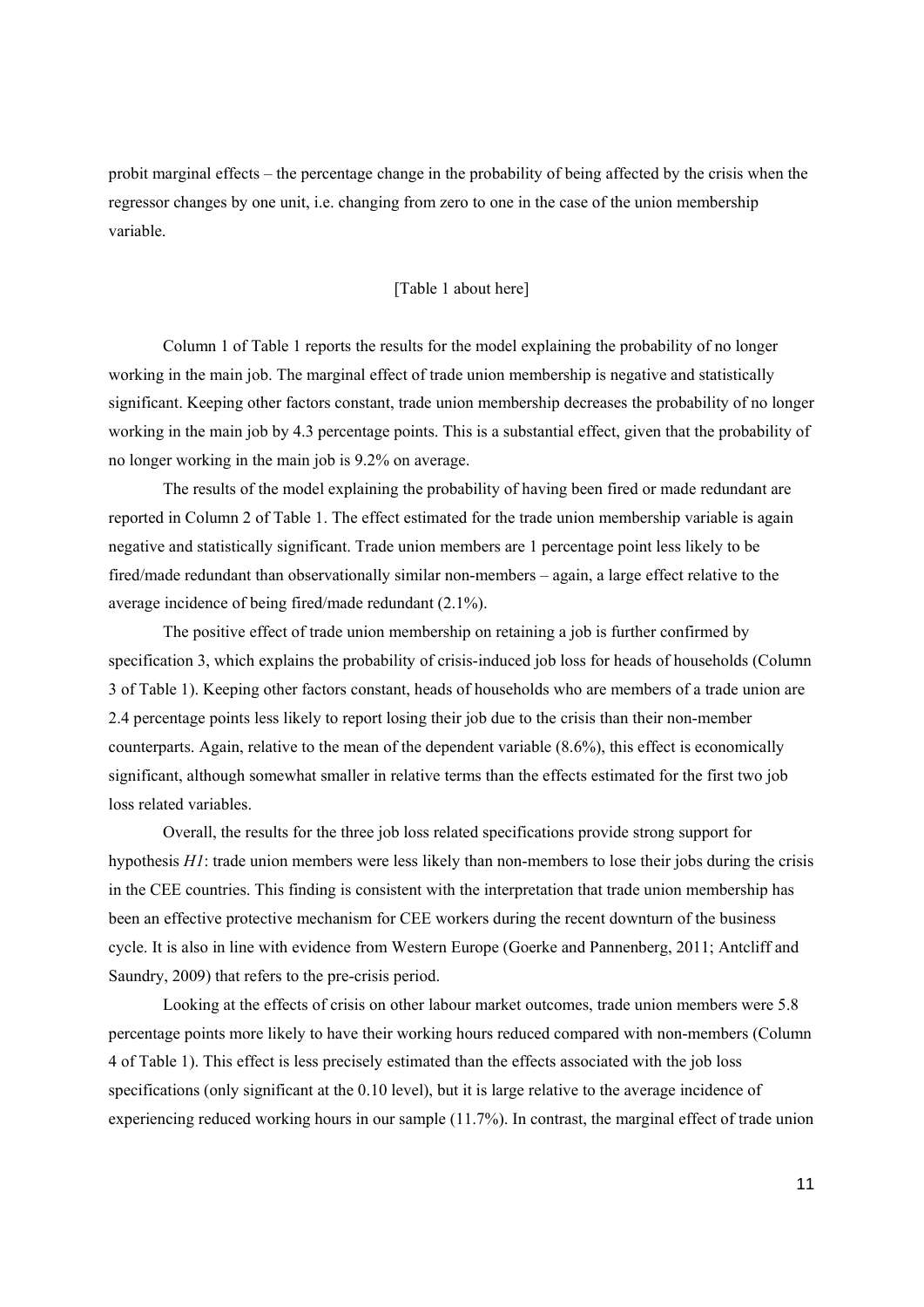membership is positive but statistically insignificant in the delayed/suspended wages specification (Column 5 of Table 1). This implies that trade union members were as likely to see their wages delayed or suspended as non-members. Finally, trade union members were 9.4 percentage points more likely than non-members to see their wages reduced (Column 6 of Table 1). This effect, significant at the 0.05 level, is equivalent to approximately one fifth of the average incidence of receiving reduced wages during the crisis in the CEE countries (46%).

These results thus reject hypotheses *H2*, *H3* and *H4*. Trade union membership does not seem to have protected employees from experiencing reduced working hours, and delayed, suspended or reduced wages in the CEE countries. However, taken together, the results of Table 1 lend support to hypothesis *H5*. The evidence provided is consistent with the hypothesis that trade unions engaged in 'concession bargaining': relative to non-members, trade union members were less likely to lose their jobs, but more likely to experience reduced working hours and wages.

Next, we turn to testing the hypothesis that trade unions played a more important role in countries which were hit by the crisis to a greater extent. The results of the estimations which include the union membership and GDP growth interaction term are reported in Table 2. In specification 1, which explains the probability of no longer working in the main job, the coefficient of the trade union membership is negative, the interaction term is positive, and both are statistically significant. This means that the positive relationship between trade union membership and the probability of keeping one's job was amplified by a country's GDP fall in 2009 – unions appear more effective in countries which were hit by the crisis harder. For example, the model predicts that in Latvia, the country in our sample that was hit by the crisis the hardest (GDP fell by 18% in 2009), trade union members were 7.6 percentage points less likely (and significantly so) to report that they stopped working relative to non-members.<sup>8</sup> This difference gets smaller as a country's GDP growth rate in 2009 gets higher. In Albania, which recorded the highest GDP growth rate in 2009 (3.3%) among the countries in our sample, trade union members were equally likely as non-members to report that they were no longer working in their main job (the difference of -0.6 is statistically insignificant) .

#### [Table 2 about here]

A positive and statistically significant interaction term, along with a statistically insignificant coefficient of trade union membership, is found in the model which explains the probability of the crisis-

-

<sup>&</sup>lt;sup>8</sup> This number is obtained by the following calculation:  $-0.017+0.0033*(-18) = -7.6$  p.p., where  $-18$  (%) is the GDP growth rate in Latvia in 2009 and the rest of the numbers are the estimated coefficients in Column 1 of Table 2. The same calculations are used for the rest of the effects reported below that refer to the specifications with the interaction term.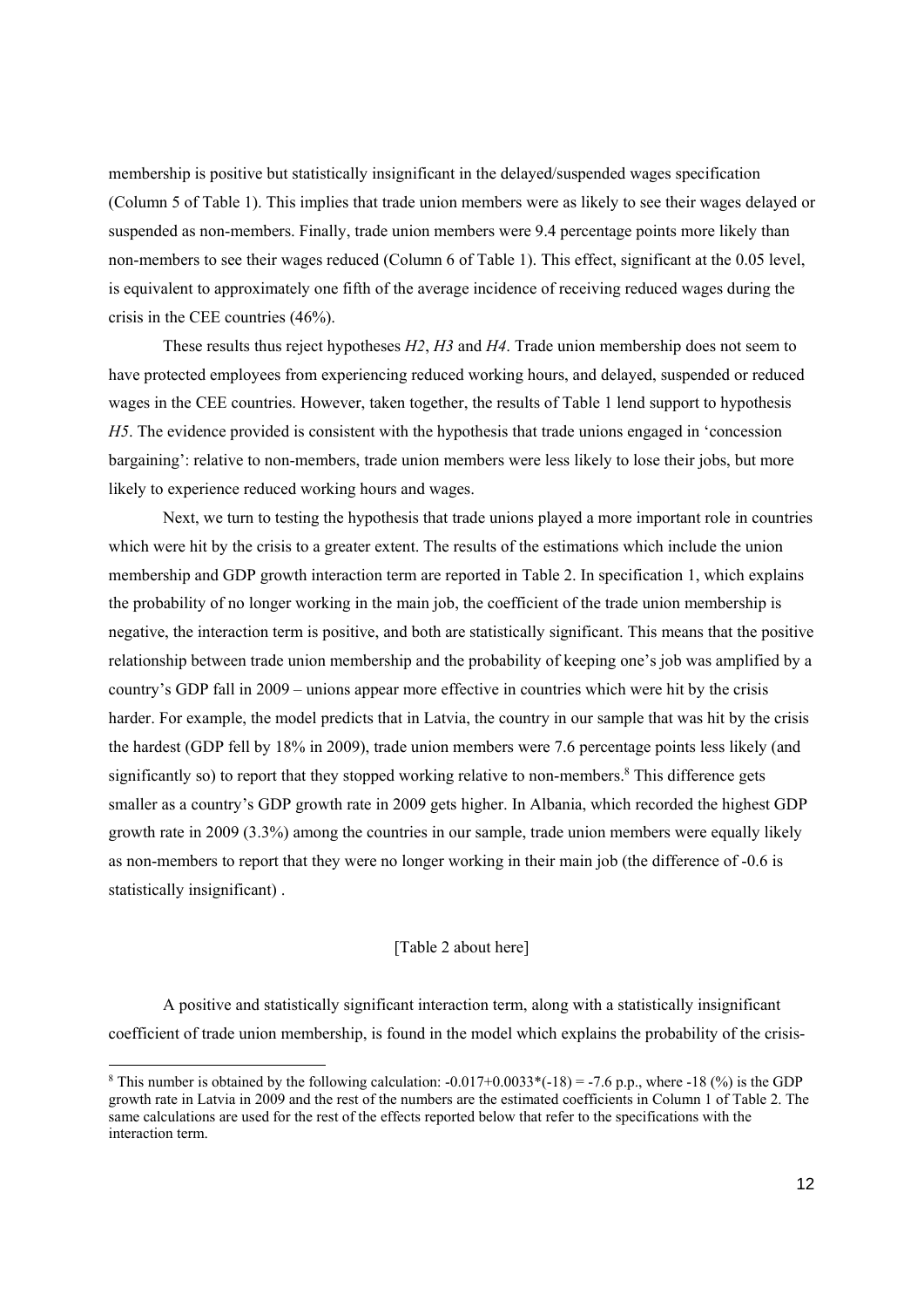induced job loss of the head of household (Column 3 of Table 2). This further confirms that trade unions were more instrumental in saving their members' jobs in countries which were affected by the crisis to a greater extent. However, the interaction term is statistically insignificant in the model explaining the likelihood of being fired/made redundant (Column 2 of Table 2). In conjunction with a negative and significant coefficient of the trade union membership dummy, this result suggests that members of trade unions were less likely to be fired or made redundant than non-members regardless of the extent to which the country was affected by the economic crisis.

The interaction terms are also insignificant in the models explaining the probability of experiencing reduced working hours and reduced wages, while the trade union membership dummy in both cases is positive and statistically significant (Columns 4 and 6 of Table 2). This means that, regardless of GDP growth in 2009, trade union members were more likely to work fewer hours and receive lower wages than before the crisis than non-members, leaving our conclusions derived from the baseline specifications in Table 1 unchanged.

An interesting result emerges in the model explaining the likelihood of experiencing delayed or suspended wages. Recall that in the baseline specification the coefficient of trade union membership was statistically insignificant (Column 5 of Table 1), meaning that, on average, trade union members were as likely as non-members to experience delayed and/or suspended wages. However, including the interaction term reveals an effect of trade union membership that depends on the depth of the crisis experienced by each country. Both the trade union dummy and the interaction term are positive and statistically significant (Column 5 of Table 2), with the final effect of trade union membership shifting from positive to negative as the extent by which a country was hit by the crisis increases. Specifically, relative to nonmembers, trade union members were around 18 percentage points *more* likely than non-members to see their wages delayed or reduced in the country with the highest GDP growth in our sample (Albania) and 8.2 percentage points *less* likely to do so in the country with the lowest GDP growth (Latvia); both differences are statistically significant at the 0.10 level.

Taken together, the above results provide only partial support for *H6*. The evidence presented is consistent with the hypothesis that trade unions played a greater role in shielding against job losses and delayed/suspended wages in countries affected by the crisis to a greater extent. However, the baseline result of a positive relationship between trade union membership and experiencing reduced working hours or reduced wages appears to be independent of the depth of the crisis in CEE countries.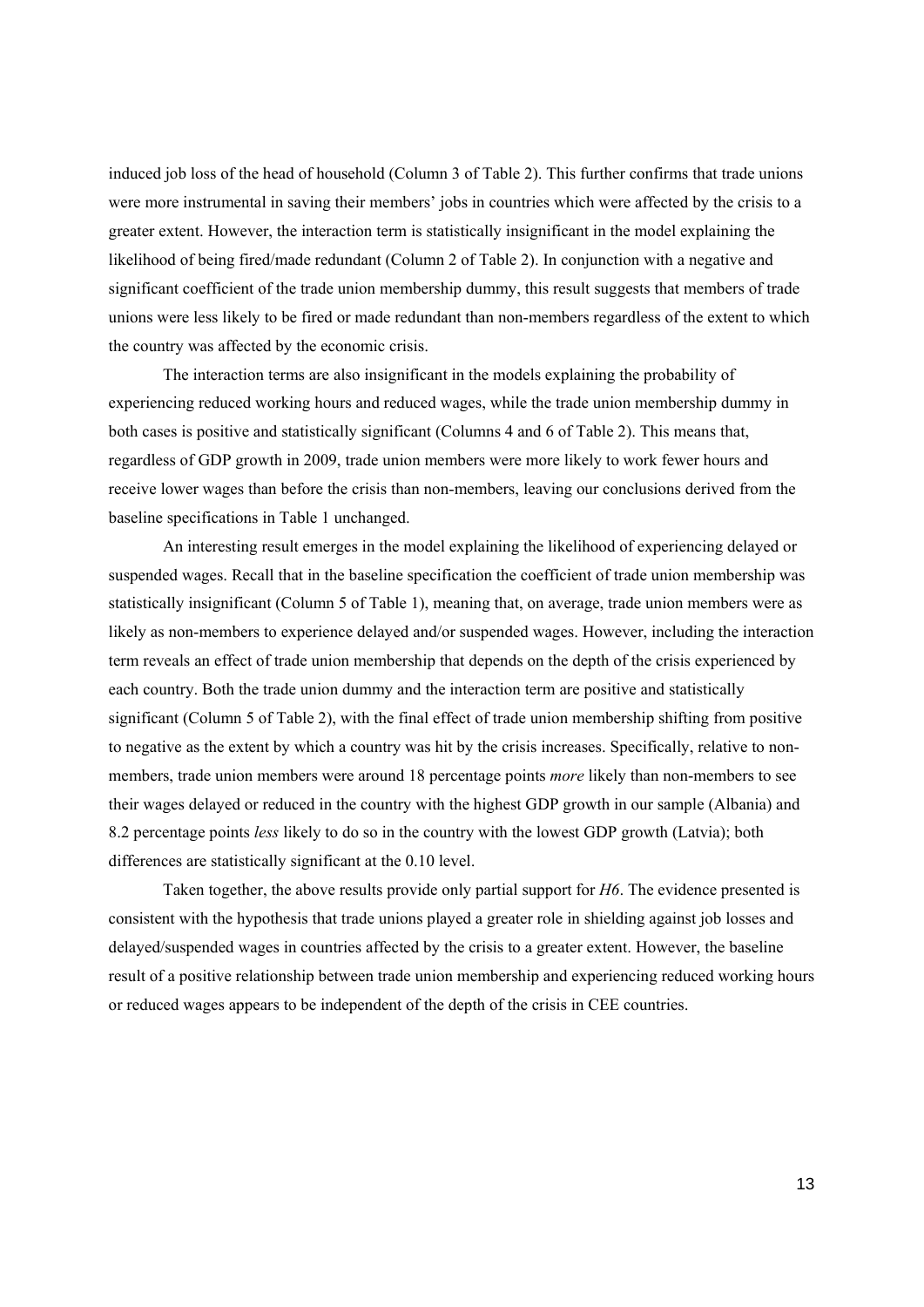#### *Robustness checks*

Up to now, all our models were estimated for the full set of twenty-one CEE countries pooled together. To examine the robustness of our baseline results, our final set of regressions separately estimate the baseline models for three geopolitical blocs: the EU member states, the countries that aspire to join the EU in the foreseeable future, and the countries in the EU periphery. The results, reported in Table 3, suggest that in all three country groupings trade union membership is correlated with a reduced probability of no longer working in the main job (Column 1). However, trade union members were less likely than non-members to be fired or made redundant only in the EU periphery – the marginal effects in the two other groups are negative but statistically insignificant (Column 2). Conversely, in the model explaining job loss of the head of household, the marginal effect of trade union membership is negative and significant in the new and aspiring EU countries, but statistically insignificant (although also negative) in the EU periphery (Column 3). Taken together, it appears that, for some measure or another, the result of a reduced probability of losing one's job among trade union members holds for all three geopolitical blocs.

#### [Table 3 about here]

More prominent country-group differences are obtained in the models explaining the other three individual labour market outcomes (Columns 4-6). For the new EU member states, the marginal effect of the trade union membership variable is insignificant in all three specifications, meaning that union members are equally likely to experience reduced working hours, delayed or suspended wages, or reduced wages as non-members. In contrast, the marginal effect is positive, statistically significant and substantively large in all three models for the countries aspiring to join the EU. In the EU periphery, trade union members are more likely than non-members to have experienced a wage reduction due to the crisis, but experienced neither reduced working hours nor delayed/suspended wages.

To sum up, trade union members were less likely than comparable non-members to lose their jobs across the whole region of Central and Eastern Europe. However, a positive relationship between trade union membership and working reduced working hours, as well as experiencing delayed/suspended wages, is observed only for the aspiring EU states of Western Balkans. Finally, the positive association between trade union membership and reduced wages observed in the pooled sample is driven by the Western Balkans and the countries of the EU periphery. These differences across the three geopolitical groups are intriguing and require further analysis which is beyond the scope of this paper.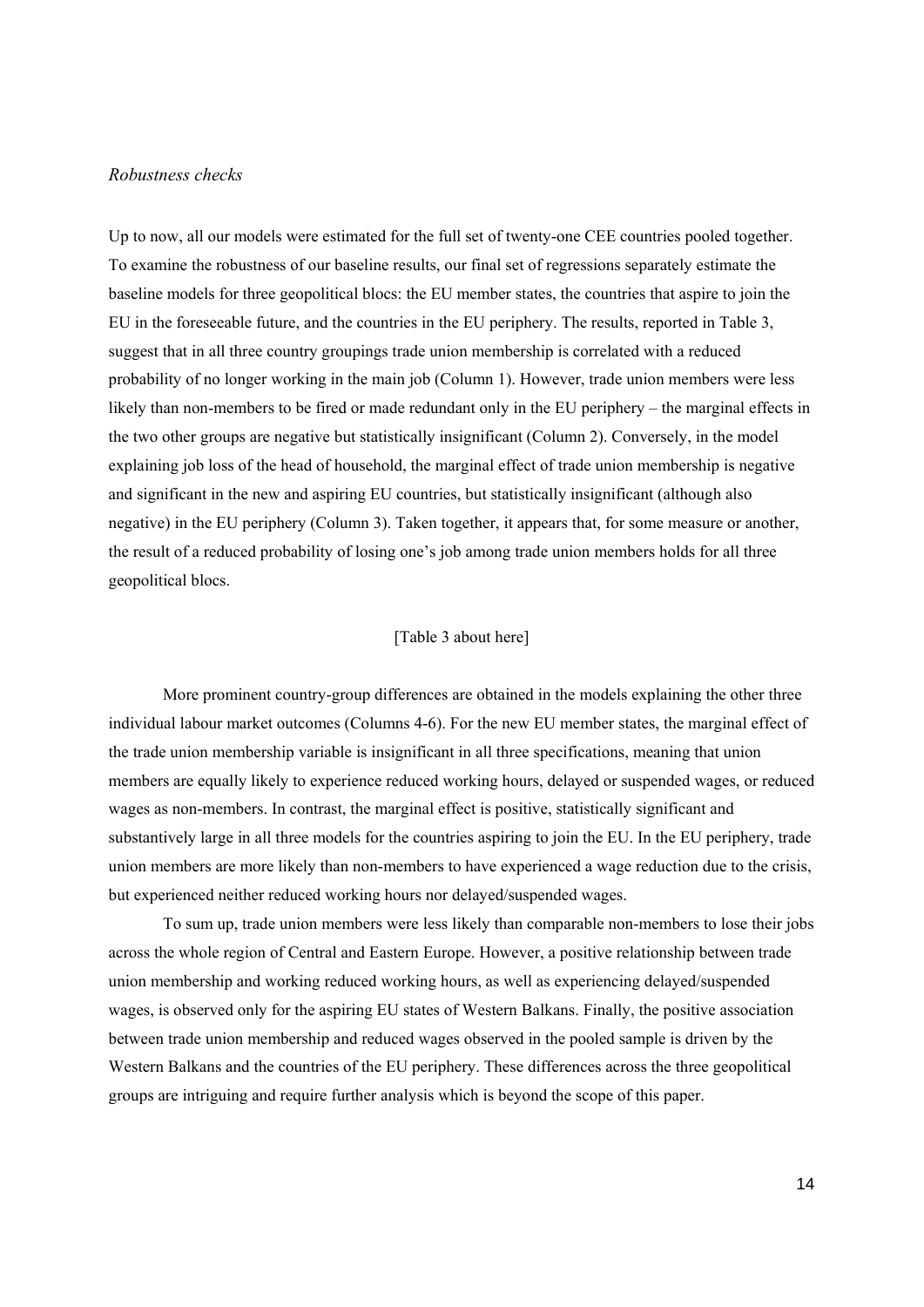#### **Conclusion**

This paper has studied the question of whether trade unions protected their members from the adverse effects of the global economic crisis in the post-socialist countries of Central and Eastern Europe. In doing so, it addressed two gaps in the literature: first, it examined the relevance of trade unions for individual workers in an under-explored part of the world, the post-socialist European economies; and, second, it explicitly dealt with a specific time period, the recent global economic crisis, and investigated if and how trade unions protected their members from its adverse effects. The regression analysis of the relationship between individual trade union membership and the probability of being affected by the crisis was based on data from a large representative survey conducted in twenty one Central and Eastern European countries.

Our results indicate that, during the recent crisis, union members in the post-socialist countries were less likely than similar non-members to lose their jobs, but more likely to experience a reduction in their working hours and salary. These findings are consistent with the existence of concession bargaining during the crisis, where trade unions exchanged a reduction in their members' overall pay for job security. We also find that the larger the decline in a country's GDP, the less likely union members are to lose their jobs. Considering regional differences, we find that union members were less likely than non-members to lose their jobs across the whole European post-socialist space – in the countries which have recently joined the EU, in the aspiring EU member states, and in the countries on the European periphery. However, a greater probability of receiving a salary reduction among members was only observed in the aspiring EU states and on the European periphery.

Taken together, our results challenge the general view that trade unions in Central and Eastern Europe are weak and irrelevant. Corroborating the conclusions from recent empirical research in this area (e.g., Magda et al., 2012), it appears that unions in the post-socialist countries have been successful in protecting their members from job losses during the crisis and that they have done so more effectively in countries that experienced worse economic conditions. One implication of these findings is that the crisis may have increased the relevance of union membership in the eyes of individual workers, which eventually could convince more workers to join a union. Kallaste and Woolfson (2009) have recently pointed out that a sizable group of workers in the post-socialist countries are undecided about joining a union, since they do not know what role unions play and if they can effectively represent their members' interests. The results of our paper indicate that unions do matter for individual workers and that, with appropriate organizing drives, the large decline in membership observed in the last two decades could be reversed. This opens new questions: Have workers become better informed after the crisis about what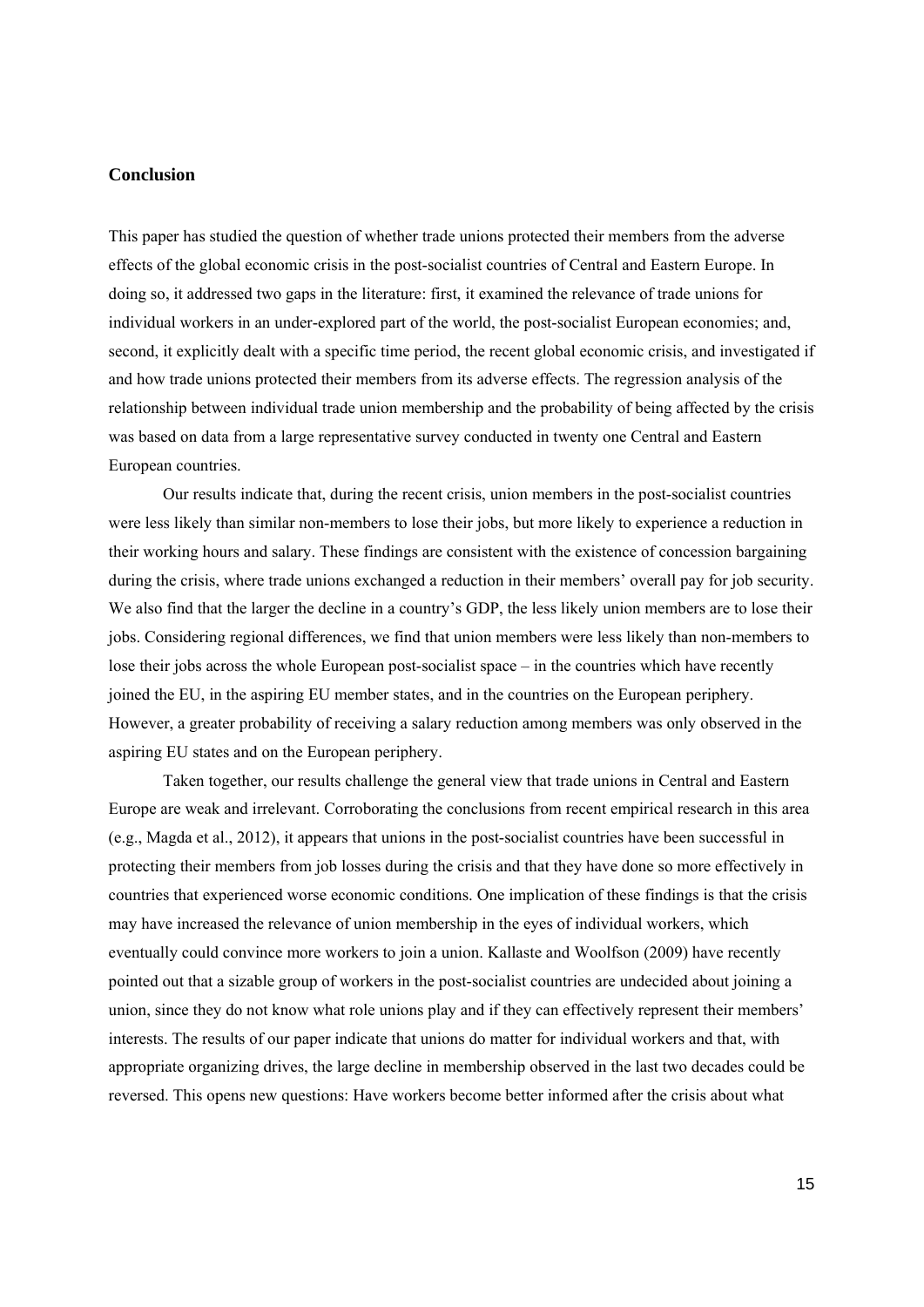trade unions do? Has trust in unions increased? Has actual membership increased, especially in the countries and sectors which suffered most from the crisis? These questions are left for future research.

Finally, we should note that our work is not without limitations. First, the evidence we provide can only be suggestive for the hypotheses we test. Exact causal effects of union membership on the probability of being affected by the crisis cannot be identified with cross-sectional data. This is an endemic problem in the literature studying the union impact on labour market outcomes (Bryson, 2014), since the process of becoming a trade union member is not random and there could be unobserved worker characteristics which drive both the selection into union membership and the likelihood of being affected by the crisis. Future research would need to make use of richer – preferably longitudinal – data, which would allow controlling for such confounding effects.

Second, our study looks at the overall relationship between union membership and specific labour market outcomes across twenty one Central and East European countries. A focus on such a broad region does not enable a more detailed look at the specific ways trade unions and the overall industrial relations systems function in each of these countries. Although we have identified some similarities and differences in the relationships of interest between the three geo-political blocs of the region, more work – both quantitative and qualitative – is necessary to explain these results and uncover any differences between individual countries.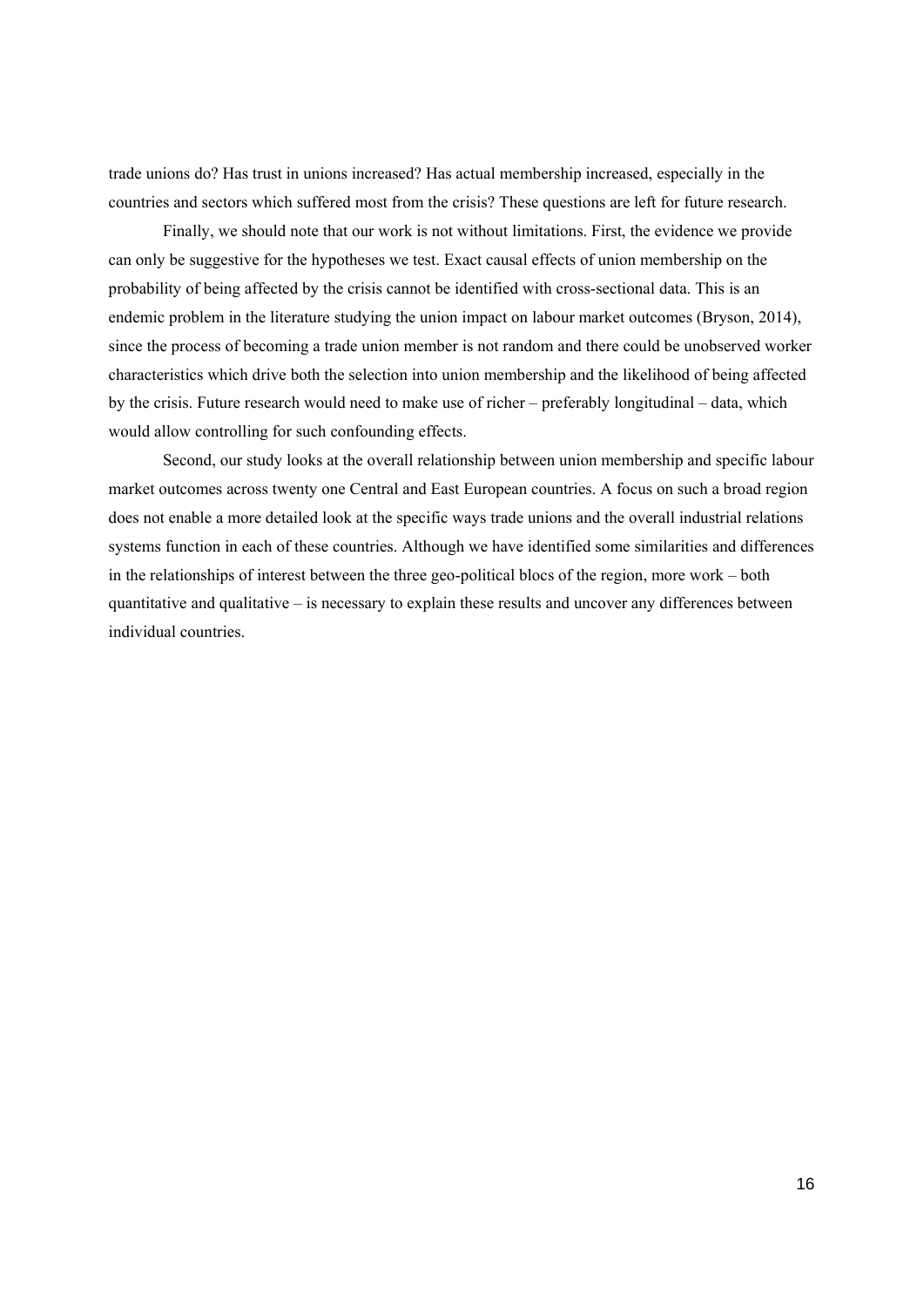## **Appendix**

Table A1. Summary statistics of the variables included in the analysis  $(n = 9.497)$ 

|                                                                                         | Mean            | Min              | Max   |
|-----------------------------------------------------------------------------------------|-----------------|------------------|-------|
| Member of trade union                                                                   | 0.158           | $\bf{0}$         | 1     |
| Female                                                                                  | 0.573           | $\theta$         | 1     |
| Age 18-24                                                                               | 0.102           | $\theta$         | 1     |
| Age 25-34                                                                               | 0.270           | $\theta$         | 1     |
| Age 35-44                                                                               | 0.256           | $\theta$         | 1     |
| Age 45-54                                                                               | 0.232           | $\theta$         | 1     |
| Age 55-64                                                                               | 0.120           | 0                | 1     |
| Age $65+$                                                                               | 0.020           | 0                | 1     |
| Primary education                                                                       | 0.188           | $\theta$         | 1     |
| Secondary education                                                                     | 0.525           | $\theta$         | 1     |
| Tertiary education                                                                      | 0.286           | $\theta$         | 1     |
| Position on income ladder                                                               | 4.630 (1.609)   | 1                | 10    |
| Wealth index                                                                            | $0.756$ (1.524) | $-2.711$         | 3.328 |
| Firm ownership                                                                          |                 |                  |       |
| Private firm                                                                            | 0.501           | $\bf{0}$         | 1     |
| State-owned firm                                                                        | 0.412           | $\mathbf{0}$     | 1     |
| Foreign firm                                                                            | 0.065           | $\theta$         | 1     |
| Firm ownership unknown                                                                  | 0.029           | $\theta$         | 1     |
| Firm size                                                                               |                 |                  |       |
| 1-5 workers<br>$1_{-}$                                                                  | 0.108           | $\mathbf{0}$     | 1     |
| 6-10 workers<br>2.                                                                      | 0.079           | $\theta$         | 1     |
| 3 <sub>1</sub><br>11-20 workers                                                         | 0.081           | $\theta$         | 1     |
| 21-40 workers<br>4.                                                                     | 0.085           | $\theta$         | 1     |
| 5.<br>41-99 workers                                                                     | 0.088           | $\theta$         | 1     |
| 100-399 workers<br>6.                                                                   | 0.111           | $\theta$         | 1     |
| 7.<br>400 or more workers                                                               | 0.085           | $\theta$         | 1     |
| 8.<br>Don't know                                                                        | 0.363           | $\theta$         | 1     |
| Industry                                                                                |                 |                  |       |
| Agriculture, hunting and forestry; Fishing; Mining<br>1.                                |                 |                  | 1     |
| and quarrying                                                                           | 0.047           | $\mathbf{0}$     |       |
| Manufacturing<br>2.                                                                     | 0.125           | $\theta$         | 1     |
| 3.<br>Electricity, gas and water supply                                                 | 0.013           | $\theta$         | 1     |
| Construction<br>$\overline{4}$ .                                                        | 0.072           | $\theta$         | 1     |
| Retail and wholesale trade<br>5.                                                        | 0.147           | $\theta$         | 1     |
| Hotels and restaurants<br>6.                                                            | 0.039           | $\boldsymbol{0}$ | 1     |
| 7.<br>Transport, storage and communication                                              | 0.061           | $\theta$         | 1     |
| Financial intermediation<br>8.                                                          | 0.031           | $\boldsymbol{0}$ | 1     |
| 9.<br>Real estate activities; Renting of machinery and                                  |                 |                  |       |
| equipment; Computer and related activities; Research                                    | 0.058           | $\theta$         | 1     |
| and development; Other business activities                                              |                 |                  |       |
| 10. Public administration and defence, compulsory social                                | 0.067           | $\overline{0}$   | 1     |
| security                                                                                |                 |                  |       |
| 11. Education                                                                           | 0.115           | $\mathbf{0}$     | 1     |
| 12. Health and social work                                                              | 0.076           | $\theta$         | 1     |
| 13. Sewage and refuse disposal, sanitation and similar                                  | 0.150           | $\mathbf{0}$     | 1     |
| activities; Recreational, cultural and sporting<br>activities; Other service activities |                 |                  |       |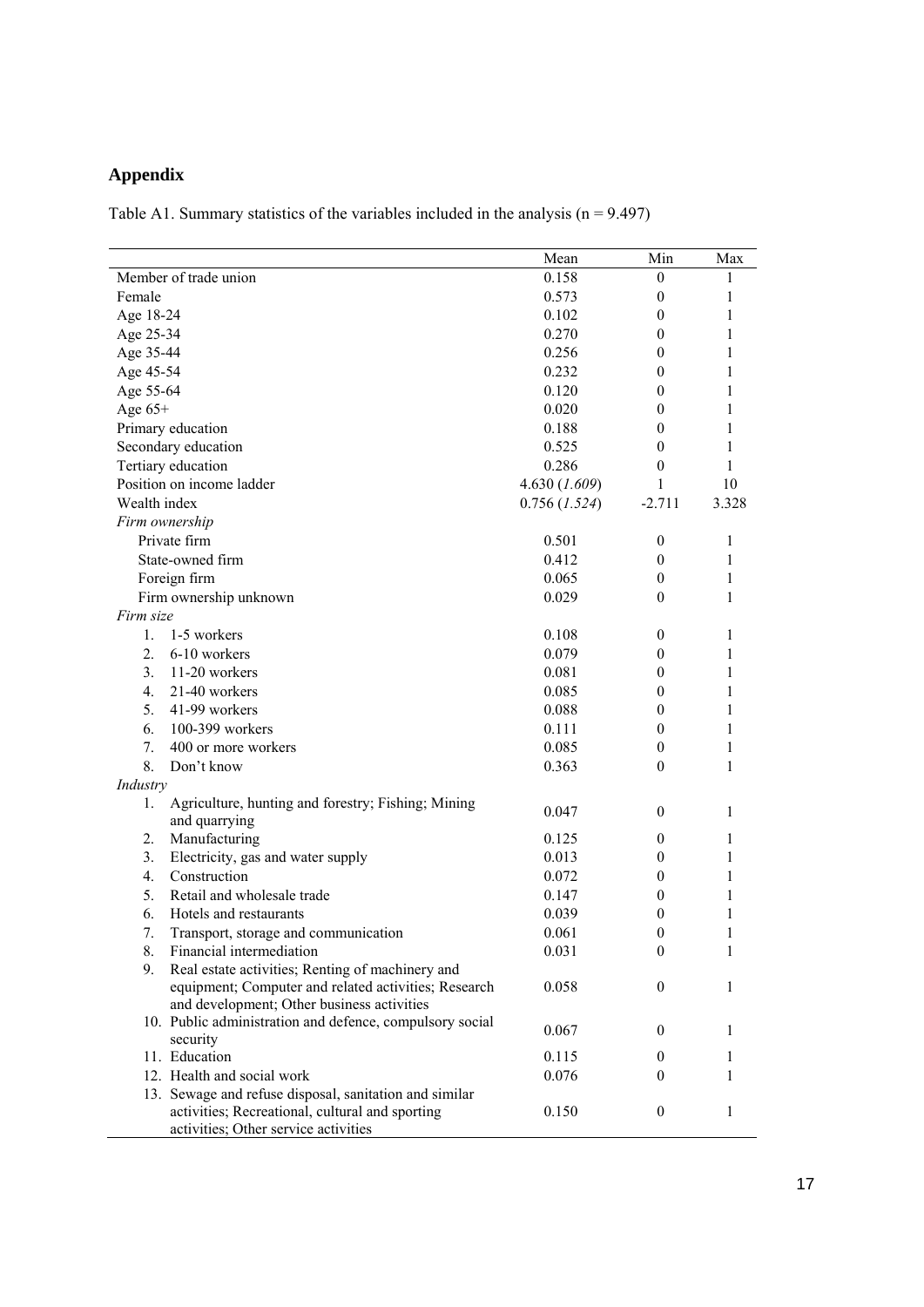| Occupation |                                                     |       |  |
|------------|-----------------------------------------------------|-------|--|
|            | Professional, technical and related workers         | 0.239 |  |
|            | 2. Administrative, executive and managerial workers | 0.069 |  |
|            | 3. Clerical workers                                 | 0.125 |  |
|            | Sales workers                                       | 0.123 |  |
|            | Miners, agricultural and related workers            | 0.026 |  |
| 6.         | Transport and communication workers                 | 0.073 |  |
|            | Craftsmen and labourers                             | 0.208 |  |
| 8.         | Services, sports and recreational workers           | 0.137 |  |
|            | Has a work contract                                 | 0.879 |  |

Notes: Standard deviations in parentheses (for continuous variables only).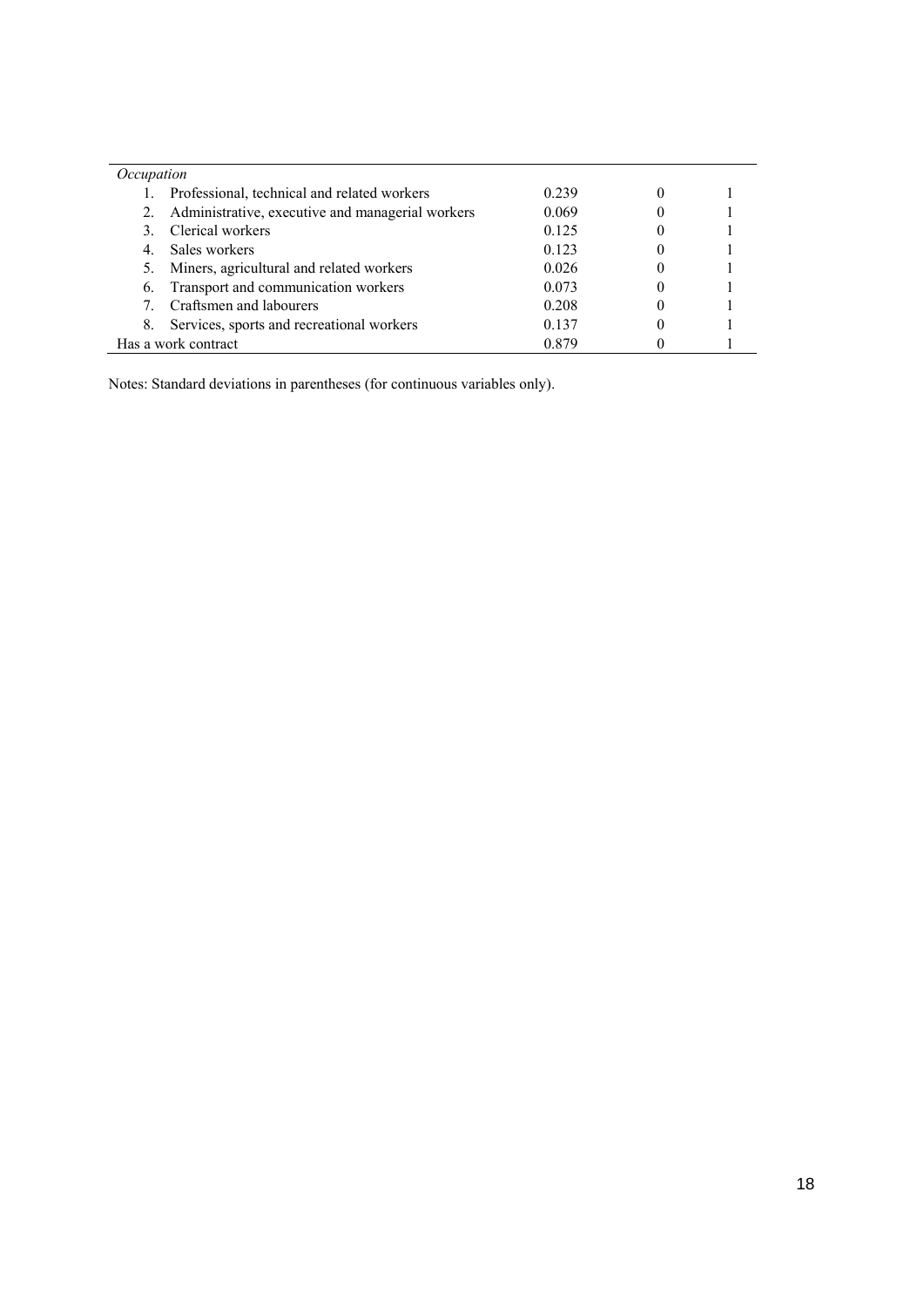#### **References**

Ai C and Norton EC (2003) Interaction terms in logit and probit models. *Economics Letters* 80: 123–129.

- Antcliff V and Saundry R (2009) Accompaniment, workplace representation and disciplinary outcomes in British workplaces – Just a formality? *British Journal of Industrial Relations* 47(1): 100-121.
- Bennett JT and Kaufman BE (Eds) (2007) *What Do Unions Do? A Twenty-Year Perspective*. New Brunswick, NJ: Transaction Publishers.
- Blanchflower D and Freeman RB (1997) The attitudinal legacy of communist labor relations. *Industrial and Labor Relations Review* 50(3): 438-459.
- Blanchflower D and Bryson A (2008) Union decline in Britain. CEP Discussion Paper No 864. Available at: http://cep.lse.ac.uk/pubs/download/dp0864.pdf.
- Booth AL (1995) *The Economics of the Trade Union*. Cambridge: Cambridge University Press.
- Bryson pA (2014) Union wage effects. *IZA World of Labor* 35. Available at: http://wol.iza.org/articles/union-wage-effects-1.pdf
- Croucher R and Rizov M (2012) Union influence in post-socialist Europe. *Industrial and Labor Relations Review* 65(3): 630-650.
- Crowley S (2004) Explaining Labor Weakness in Post-Communist Europe: Historical Legacies and Comparative Perspective. *East European Politics and Societies* 18(3): 394-429.
- Freeman RB and Medoff JL (1984) *What Do Unions Do?* New York: Basic Books.
- Gahan PG (2002) (What) do unions maximize? Evidence from survey data. *Cambridge Journal of Economics* 26: 279-298.
- Glassner V (2013) Central and eastern European industrial relations in the crisis: national divergence and path-dependent change. *Transfer* 19(2): 155-169.
- Goerke L and Pannenberg M (2011) Trade union membership and dismissals. *Labour Economics* 18: 810-821.
- Grdešić M (2008) Mapping the paths of the Yugoslav model: Labour strength and weakness in Slovenia, Croatia and Serbia. *European Journal of Industrial Relations* 14(2): 133-151.
- Kahancová M (2013) Industrial relations developments in the New Member States in Central and Eastern Europe. In: European Commission (ed.) *Industrial Relations in Europe 2012*. Luxembourg: Publications Office of the European Union.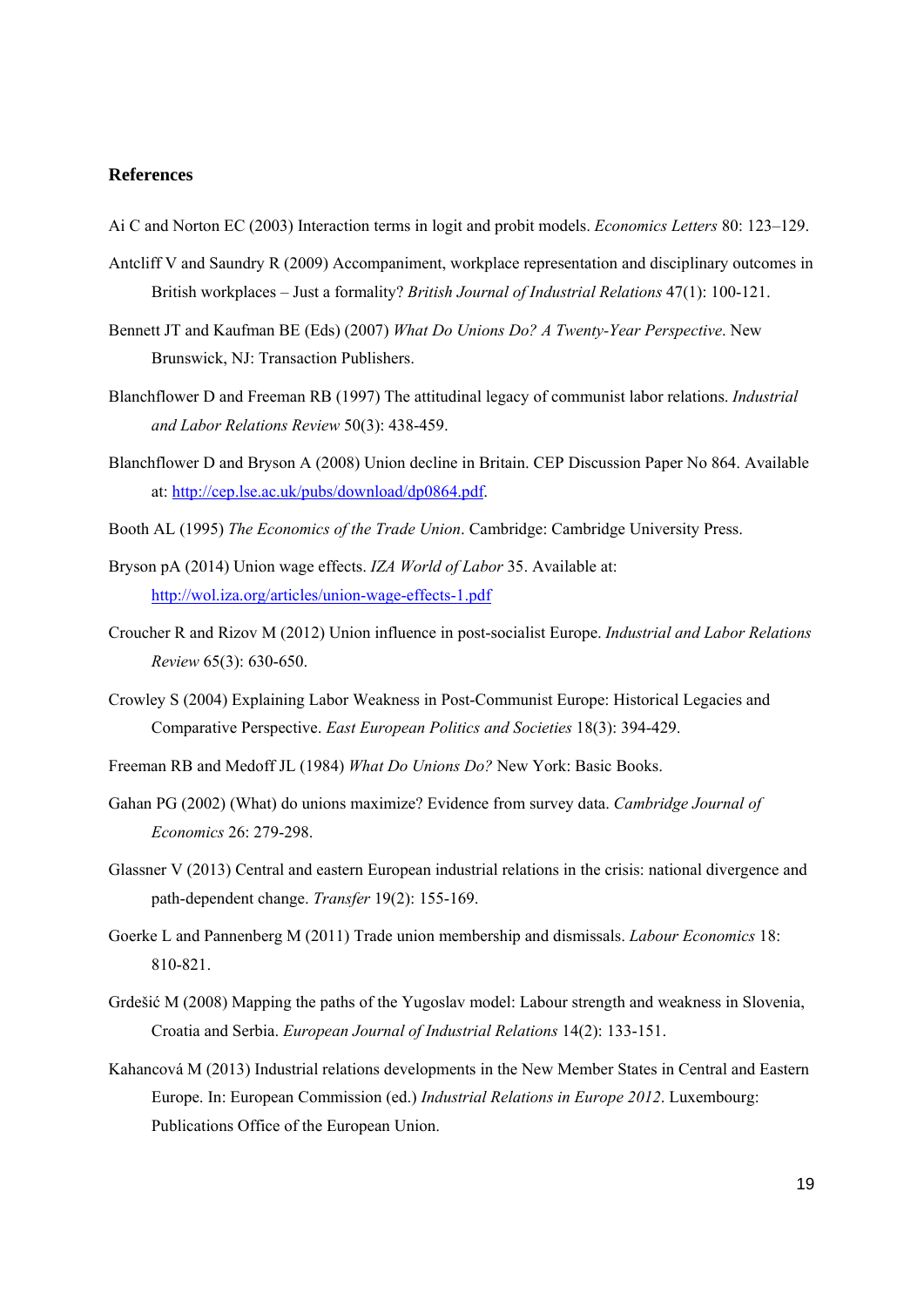- Kallaste E and Woolfson C (2009) The Paradox of Post-Communist Trade Unionism: 'You Can't Want What You Can't Imagine'. *The Economic and Labour Relations Review* 20(1): 93-110.
- Kubicek P (2002) Civil Society, Trade Unions and Post-Soviet Democratisation: Evidence from Russia and Ukraine. *Europe-Asia Studies* 54(4): 603-624.
- Magda I, Marsden D and Moriconi S (2012) Collective agreements, wages, and firms' cohorts: Evidence form Central Europe. *Industrial and Labor Relations Review* 65(3): 607-629.
- Neumann L (2002) Does decentralized collective bargaining have an impact on the labour market in Hungary? *European Journal of Industrial Relations* 8(1): 11-31.
- Ost D (2009) The End of Postcommunism: Trade Unions in Eastern Europe's Future. *East European Politics and Societies* 23(1): 13-33.
- Schnabel C (2013) Union membership and density: Some (not so) stylized facts and challenges. *European Journal of Industrial Relations* 19(3): 255-272.
- Steves F (ed.) (2011) *Life in transition: After the crisis.* London: European Bank for Reconstruction and Development and World Bank.
- Tidjens K, van Klaveren M, Bispinck R, Dribbusch H and Öz F (2014) Wage and workforce adjustments in the economic crisis in Germany and the Netherlands. *European Journal of Industrial Relations* 20(2): 165-183.
- Visser J (2009) The Quality of Industrial Relations and the Lisbon Strategy. In: European Commission (ed.) *Industrial Relations in Europe 2008*. Luxembourg: Office for Official Publications of the European Communities.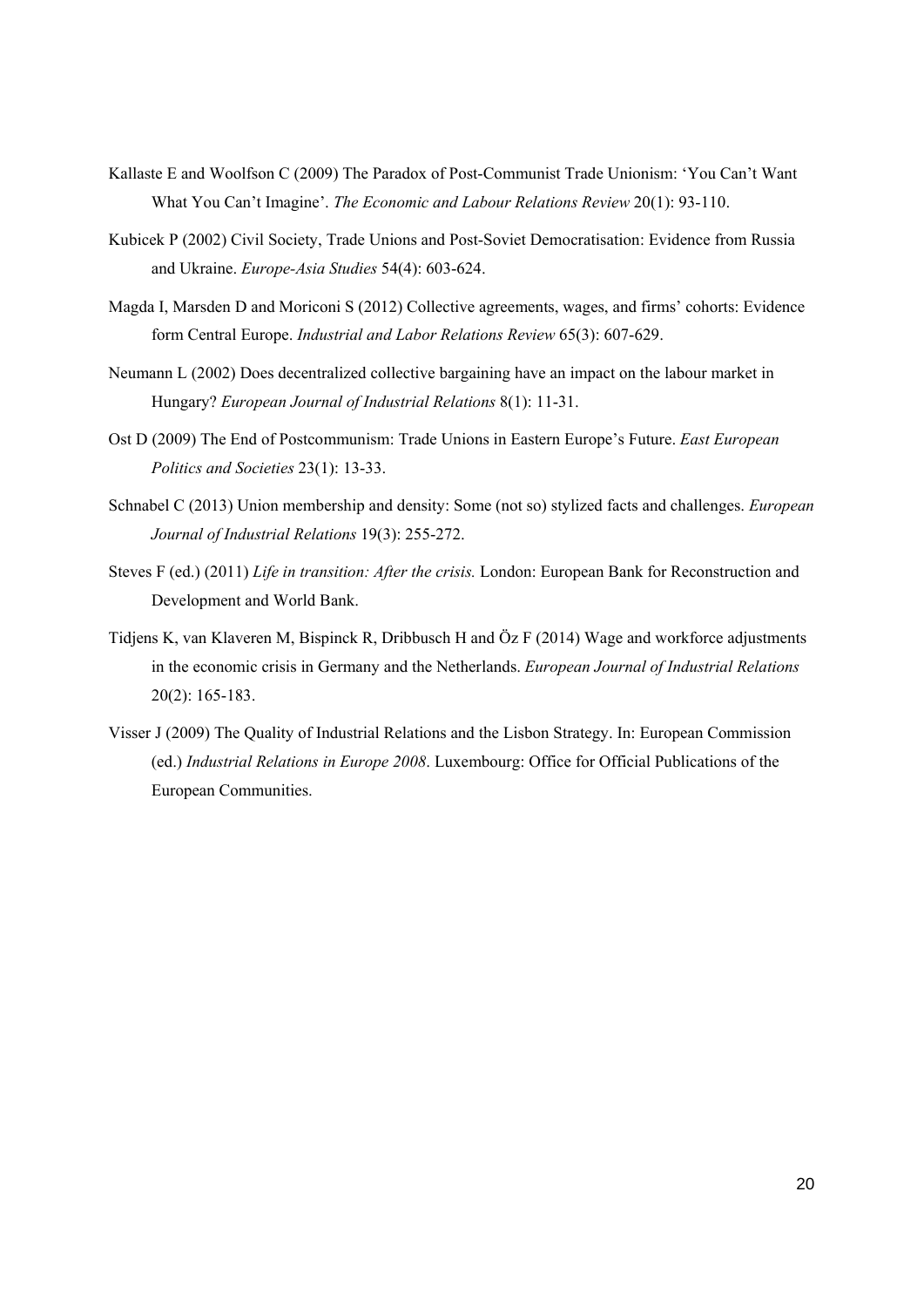#### **Table 1. Trade union membership and the effects of the crisis – probit marginal effects**

|                                                                           | No longer<br>working in<br>the main job | Was fired or<br>made<br>redundant  | Head of<br>household lost<br>job due to<br>crisis | Working<br>hours<br>reduced    | Wages<br>delayed<br>or suspended | Wages<br>reduced                |
|---------------------------------------------------------------------------|-----------------------------------------|------------------------------------|---------------------------------------------------|--------------------------------|----------------------------------|---------------------------------|
|                                                                           | (1)                                     | (2)                                | (3)                                               | (4)                            | (5)                              | (6)                             |
| <b>Trade union member</b>                                                 | $-0.043***$                             | $-0.010***$                        | $-0.024***$                                       | $0.058*$                       | 0.048                            | $0.094**$                       |
| Socio-demographic controls<br>Job/firm characteristics<br>Country dummies | $\checkmark$<br>✓<br>$\checkmark$       | ✓<br>✓<br>✓                        | ✓<br>✓<br>✓                                       | ✓<br>✓                         |                                  | ✓<br>✓<br>✓                     |
| <b>Observations</b><br>Pseudo $R^2$<br>Wald $Chi2$ (Prob $> Chi2$ )       | 9,497<br>0.177<br>938.2 (0.000)         | 9,488<br>0.124<br>279.7<br>(0.000) | 5,443<br>0.148<br>428.8(0.000)                    | 1,192<br>0.151<br>135.9(0.000) | 1,233<br>0.092<br>106.3(0.000)   | 1,248<br>0.137<br>214.9 (0.000) |
| Mean of the dependent variable                                            | 0.092                                   | 0.021                              | 0.086                                             | 0.117                          | 0.162                            | 0.460                           |

Notes: \*\*\* p<0.01, \*\* p<0.05, \* p<0.1; robust standard errors used to calculate the regressors' level of significance. Average marginal effects reported. All regressions include the wage-employed only. Specification 3 is estimated using the sub-sample of household heads and specifications 4-6 are estimated using the sub-sample of single-person households. The control variables, included in all regressions, are listed in the Appendix. Full results are available from the authors on request.

#### **Table 2. Trade union membership, the effects of the crisis, and GDP growth in 2009 – OLS coefficients**

|                            | No longer<br>working in<br>the main job | Was fired or<br>made<br>redundant | Head of<br>household lost<br>job due to<br>crisis | Working<br>hours<br>reduced | Wages<br>delayed<br>or suspended | Wages<br>reduced |
|----------------------------|-----------------------------------------|-----------------------------------|---------------------------------------------------|-----------------------------|----------------------------------|------------------|
|                            | (1)                                     | (2)                               | (3)                                               | (4)                         | (5)                              | (6)              |
| Trade union member         | $-0.017*$                               | $-0.011**$                        | $-0.005$                                          | $0.088*$                    | $0.139**$                        | $0.153**$        |
| Union member*GDP growth    | $0.0033***$                             | $-0.0003$                         | $0.0036**$                                        | 0.0041                      | $0.0123**$                       | 0.0072           |
| Socio-demographic controls | ✓                                       | ✓                                 | ✓                                                 | ✓                           | ✓                                | $\checkmark$     |
| Job/firm characteristics   | ✓                                       | $\checkmark$                      | ✓                                                 | ✓                           | ✓                                | ✓                |
| Country dummies            | ✓                                       | ✓                                 | ✓                                                 | ✓                           | ✓                                | ✓                |
| Observations               | 9,497                                   | 9,488                             | 5,443                                             | 1,248                       | 1,248                            | 1,248            |
| $R^2$                      | 0.127                                   | 0.028                             | 0.096                                             | 0.104                       | 0.083                            | 0.174            |
| F (Prob > F)               | 12.17(0.000)                            | 2.253(0.000                       | 5.535(0.000)                                      | 1.954(0.000)                | 2.217(0.000)                     | 6.171(0.000)     |

Notes: See notes of Table 1.